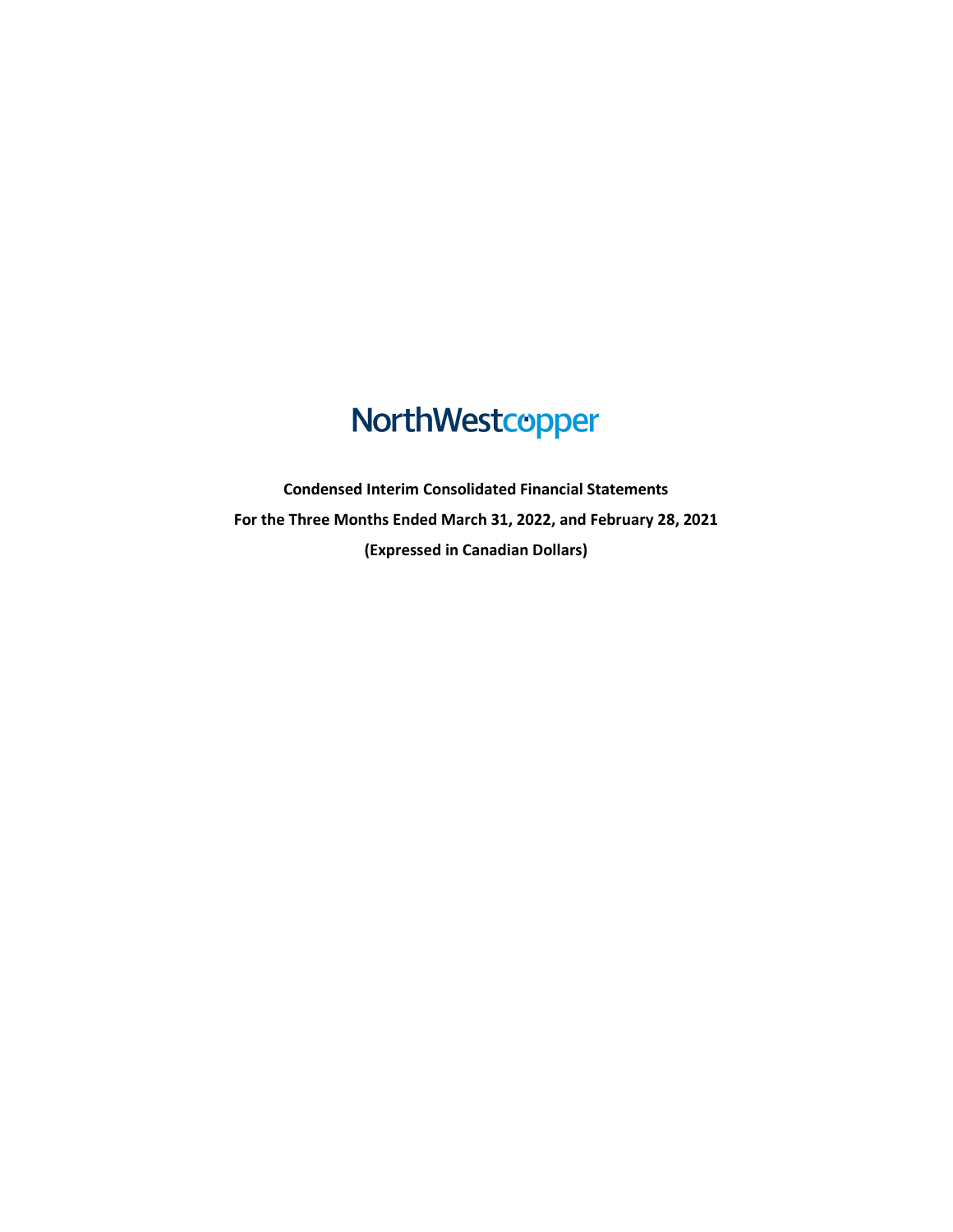|                                            | <b>Notes</b> | March 31, 2022    | December 31, 2021 |
|--------------------------------------------|--------------|-------------------|-------------------|
| <b>ASSETS</b>                              |              |                   |                   |
| <b>Current assets</b>                      |              |                   |                   |
| Cash                                       |              | \$<br>22,936,159  | \$<br>24,682,958  |
| Short term investments                     |              | 30,000            | 30,000            |
| Receivables                                | 4            | 869,951           | 762,267           |
| Marketable securities                      | 6(c)         | 261,816           |                   |
| Prepaid expenses                           |              | 1,021,901         | 213,227           |
|                                            |              | 25,119,827        | 25,688,452        |
| <b>Non-current assets</b>                  |              |                   |                   |
| Investment in joint venture                | 3            |                   | 11,648,360        |
| Property, plant and equipment              | 5            | 193,709           | 223,682           |
| Exploration and evaluation assets          | 6            | 78,130,663        | 56,001,281        |
| Deposits                                   | 7,10         | 423,396           | 362,896           |
|                                            |              | 78,747,768        | 68,236,219        |
| <b>TOTAL ASSETS</b>                        |              | \$<br>103,867,595 | \$<br>93,924,671  |
|                                            |              |                   |                   |
| <b>LIABILITIES</b>                         |              |                   |                   |
| <b>Current liabilities</b>                 |              |                   |                   |
| Trade payables and accrued liabilities     | 10           | \$<br>1,814,023   | \$<br>1,301,499   |
| Payable to POSCO                           | 3            | 7,000,000         |                   |
| Flow-through share premium liability       | 9            | 5,316,413         | 5,649,804         |
| Term loan payable                          |              | 26,483            |                   |
| Current portion of lease payable           | 8            | 107,511           | 105,390           |
|                                            |              | 14,264,430        | 7,056,693         |
| <b>Non-current liabilities</b>             |              |                   |                   |
| Closure and reclamation                    | 7            | 133,493           | 133,493           |
| Lease payable                              | 8            | 57,057            | 84,744            |
| Term loan payable                          |              |                   | 25,080            |
| <b>TOTAL LIABILITIES</b>                   |              | 14,454,980        | 7,300,010         |
|                                            |              |                   |                   |
| <b>SHAREHOLDERS' EQUITY</b>                |              |                   |                   |
| Share capital                              | 9            | 129,941,808       | 125,979,616       |
| Share-based payment reserve                | 9            | 20,170,917        | 19,399,425        |
| Equity portion of convertible debenture    |              | 52,837            | 52,837            |
| Deficit                                    |              | (60, 752, 947)    | (58, 807, 217)    |
| TOTAL SHAREHOLDERS' EQUITY                 |              | 89,412,615        | 86,624,661        |
| TOTAL LIABILITIES AND SHAREHOLDERS' EQUITY |              | \$<br>103,867,595 | \$<br>93,924,671  |

Nature of operations and going concern (Note 1) Subsequent events (Note 13)

Approved by the Audit Committee of the Board of Directors on May 26, 2022:

"*Teodora Dechev*", Director "*Sean Tetzlaff*", Director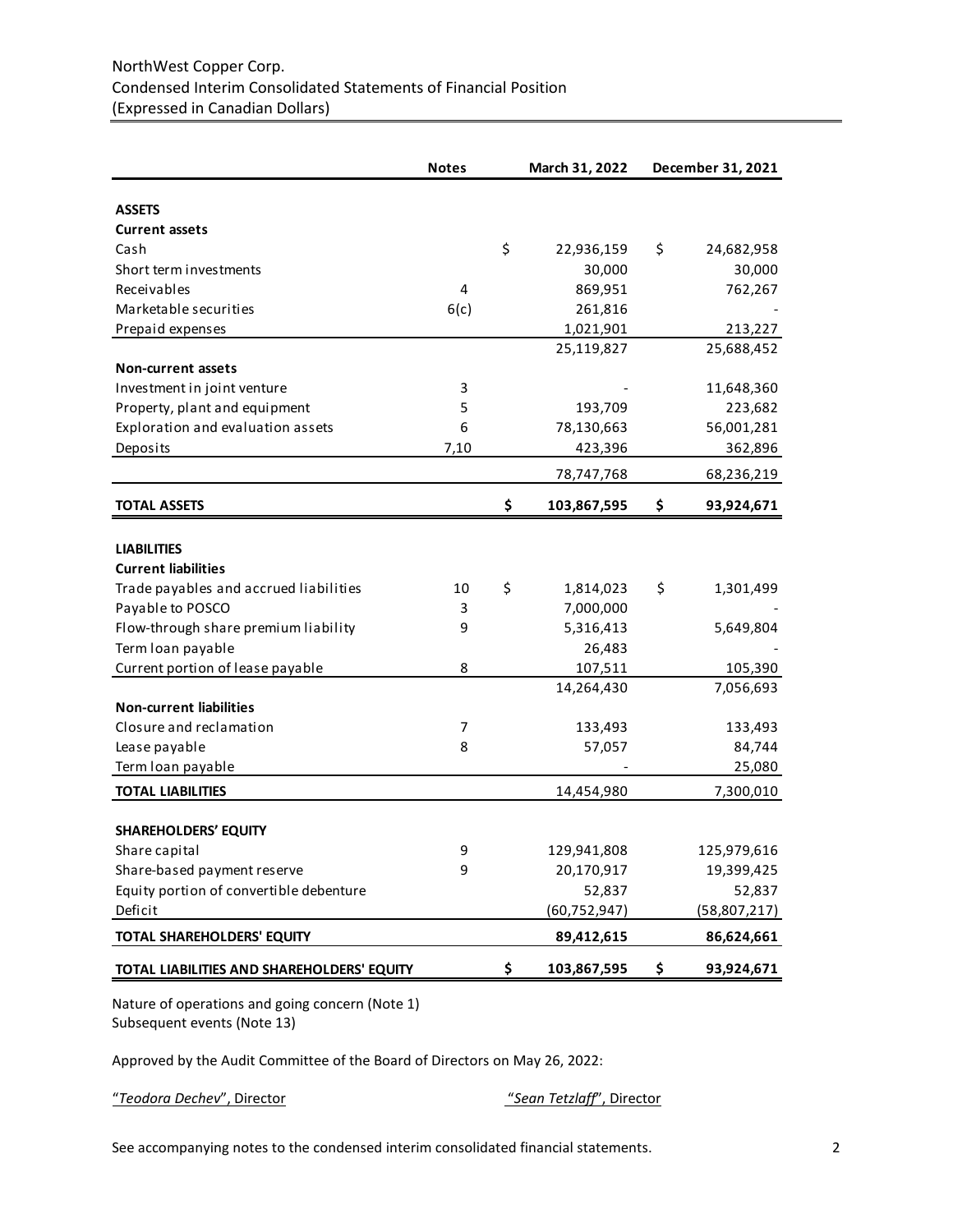|                                                |              | Three months<br>ended March 31,<br>2022 |             | Three months<br>ended February 28<br>2021 |
|------------------------------------------------|--------------|-----------------------------------------|-------------|-------------------------------------------|
|                                                | <b>Notes</b> |                                         |             | <b>Restated (Note 2e)</b>                 |
| <b>Expenses</b>                                |              |                                         |             |                                           |
| Exploration and evaluation expenditures        | 6            | \$                                      | 1,153,246   | \$<br>53,647                              |
| Share-based payments                           | 9            |                                         | 968,437     | 1,156                                     |
| Salaries, management consulting and            |              |                                         |             |                                           |
| director fees                                  | 10           |                                         | 410,171     | 203,960                                   |
| Office and miscellaneous                       |              |                                         | 125,247     | 14,749                                    |
| Investor relations                             |              |                                         | 116,889     | 12,660                                    |
| Professional fees                              |              |                                         | 87,492      | 42,984                                    |
| Depreciation                                   | 5            |                                         | 28,578      | 8,470                                     |
| Transfer agent and filing fees                 |              |                                         | 16,408      | 27,853                                    |
|                                                |              |                                         | (2,906,468) | (365, 479)                                |
| <b>Other Items</b>                             |              |                                         |             |                                           |
| Recognition of flow-through share premium      | 9            |                                         | 333,391     | 5,698                                     |
| Other income                                   |              |                                         |             | 137,593                                   |
| Management income                              |              |                                         | 8,862       | 42,967                                    |
| Interest income                                |              |                                         | 6,857       | 742                                       |
| Gain on option of mineral property             | 6            |                                         | 753,801     |                                           |
| Gain on marketable securities                  |              |                                         | 8,015       |                                           |
| Gain of disposition of lease asset             |              |                                         |             | 1,945                                     |
| Finance expense                                |              |                                         | (44, 918)   | (12,968)                                  |
| Share of joint venture loss                    | 3            |                                         | (105, 270)  | (389, 412)                                |
|                                                |              |                                         | 960,738     | (213, 435)                                |
|                                                |              |                                         |             |                                           |
| Net loss and comprehensive loss for the period |              | \$                                      | (1,945,730) | \$<br>(578, 914)                          |
|                                                |              |                                         |             |                                           |
| Loss per share - basic and diluted             |              | \$                                      | (0.01)      | \$<br>(0.01)                              |
| Weighted average number of common shares       |              |                                         |             |                                           |
| outstanding                                    |              |                                         | 148,190,306 | 55,535,217                                |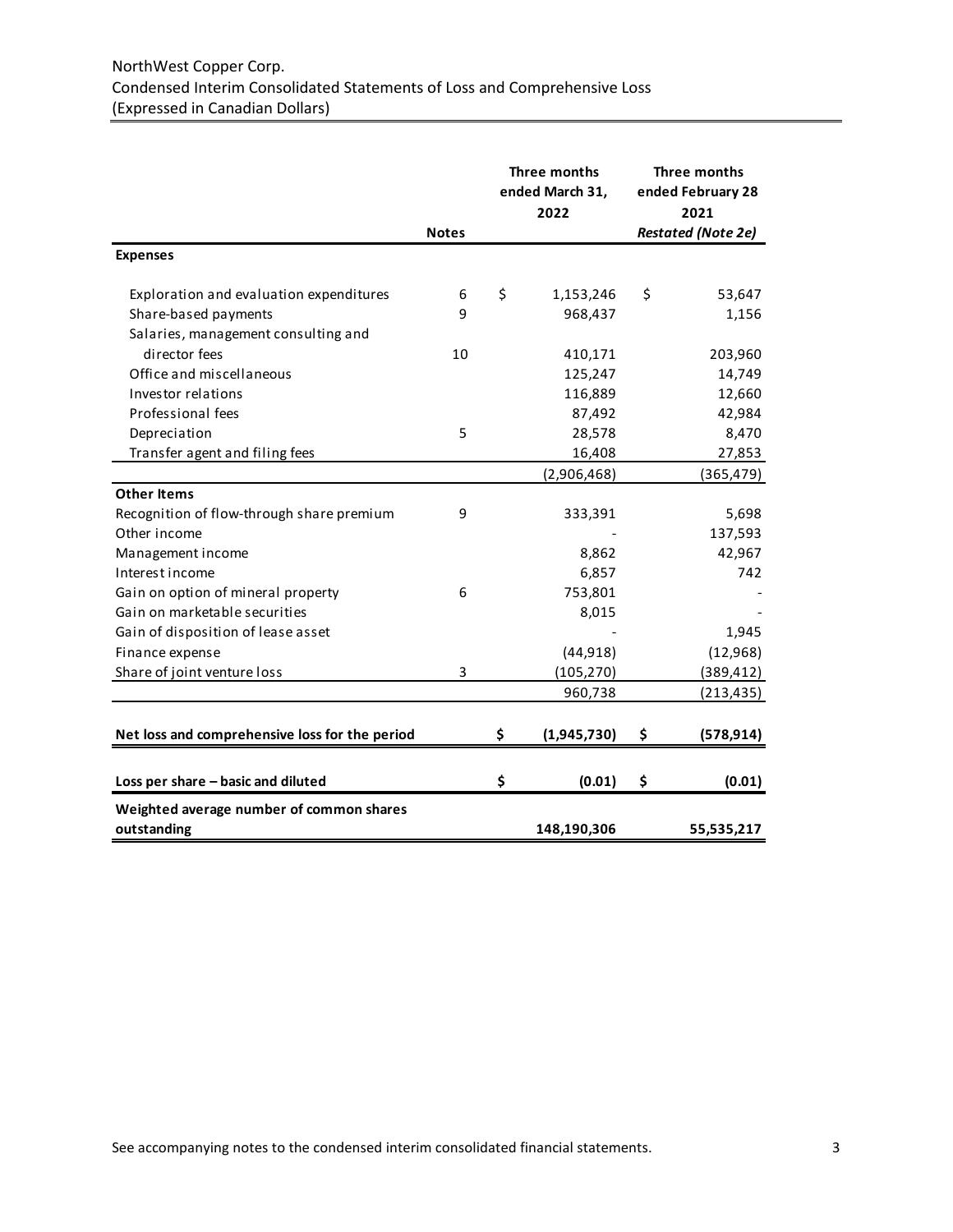# NorthWest Copper Corp. Condensed Interim Consolidated Statement of Changes in Shareholders' Equity (Expressed in Canadian Dollars)

|                                                                                                     |              | Share capital       |               |    |                                   |   |                                                   |                   |                                                |
|-----------------------------------------------------------------------------------------------------|--------------|---------------------|---------------|----|-----------------------------------|---|---------------------------------------------------|-------------------|------------------------------------------------|
|                                                                                                     | <b>Notes</b> | Number of<br>shares | Amount        |    | Share-based<br>payment<br>reserve |   | Equity<br>portion of<br>convertible<br>debentures | <b>Deficit</b>    | <b>Total</b><br>Shareholders'<br><b>Equity</b> |
| Balance at November 30, 2020 Restated (Note 2e)                                                     |              | 55,200,164          | \$44,643,270  |    | 8,869,704                         | S | 52,837                                            | \$ (41,899,587)   | \$11,666,224                                   |
| Shares issued for cash - exercise of warrants                                                       | 9            | 101,425             | 52,212        |    |                                   |   |                                                   |                   | 52,212                                         |
| Shares issued for cash - exercise of stock options<br>Reallocation of fair market value of warrants | 9            | 600,000             | 119,250       |    |                                   |   |                                                   |                   | 119,250                                        |
| exercised                                                                                           |              |                     | 24,372        |    | (24, 372)                         |   |                                                   |                   |                                                |
| Reallocation of fair market value of stock options<br>exercised                                     |              |                     | 86,101        |    | (86, 101)                         |   |                                                   |                   |                                                |
| Share-based payments                                                                                | 9            |                     |               |    | 1,156                             |   |                                                   |                   | 1,156                                          |
| Net loss for the period                                                                             |              |                     |               |    |                                   |   |                                                   | (578, 914)        | (578, 914)                                     |
| Balance at February 28, 2021 Restated (Note 2e)                                                     |              | 55,901,589          | \$44,925,205  | s  | 8,760,387                         |   | 52,837                                            | \$ (42, 478, 501) | \$11,259,928                                   |
| Balance at December 31, 2021                                                                        |              | 145,359,629         | \$125,979,616 | Ś. | 19,399,425                        |   | 52,837                                            | \$ (58,807,217)   | \$86,624,661                                   |
| Shares issued for cash - exercise of warrants                                                       | 9            | 552,446             | 287,272       |    |                                   |   |                                                   |                   | 287,272                                        |
| Shares issued for cash - exercise of stock options                                                  | 9            | 475,000             | 153,300       |    |                                   |   |                                                   |                   | 153,300                                        |
| Reallocation of fair market value of warrants<br>exercised                                          | 9            |                     | 85,915        |    | (85, 915)                         |   |                                                   |                   |                                                |
| Reallocation of fair market value of stock options<br>exercised                                     | 9            |                     | 111,030       |    | (111,030)                         |   |                                                   |                   |                                                |
| Shares issued to acquire remaining JV interest                                                      | 3            | 5,194,805           | 3,324,675     |    |                                   |   |                                                   |                   | 3,324,675                                      |
| Share-based payments                                                                                | 9            |                     |               |    | 968,437                           |   |                                                   |                   | 968,437                                        |
| Net loss for the period                                                                             |              |                     |               |    |                                   |   |                                                   | (1,945,730)       | (1,945,730)                                    |
| Balance at March 31, 2022                                                                           |              | 151,581,880         | \$129,941,808 |    | \$20,170,917                      |   | 52,837                                            | \$ (60,752,947)   | \$89,412,615                                   |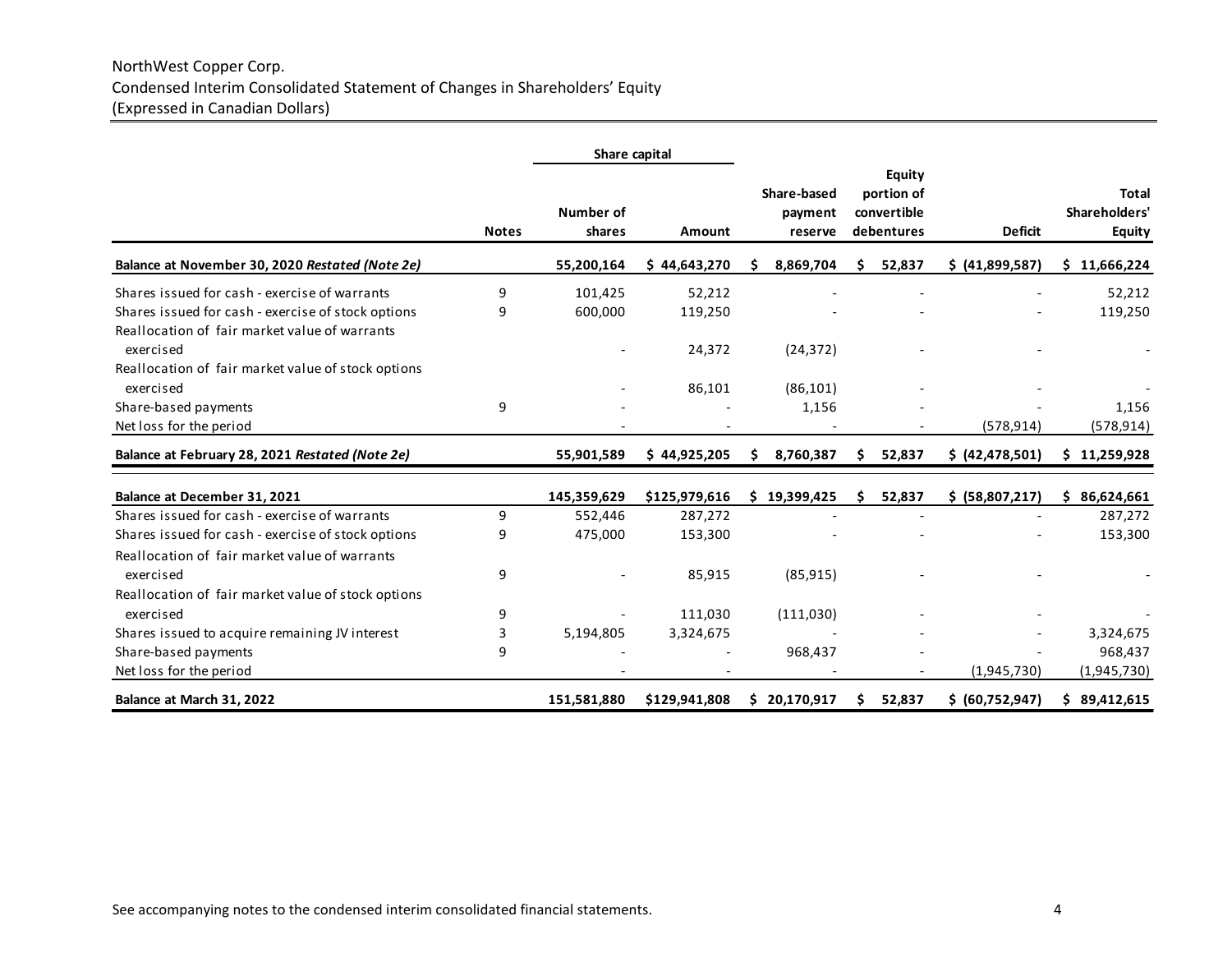# NorthWest Copper Corp. Condensed Interim Consolidated Statements of Cash Flows (Expressed in Canadian Dollars)

|                                                 |              | Three months<br>ended March 31, | Three months<br>ended February 28 |
|-------------------------------------------------|--------------|---------------------------------|-----------------------------------|
|                                                 |              | 2022                            | 2021                              |
|                                                 | <b>Notes</b> |                                 | <b>Restated (Note 2e)</b>         |
| <b>Operating activities</b>                     |              |                                 |                                   |
| Net loss                                        |              | \$<br>(1,945,730)               | \$<br>(578, 914)                  |
| Adjustments for non-cash items:                 |              |                                 |                                   |
| Depreciation                                    | 5            | 29,973                          | 8,470                             |
| Share of joint venture loss                     | 3            | 105,270                         | 389,412                           |
| Finance expense                                 |              | 44,918                          | 15,761                            |
| Interest income                                 |              | (6,857)                         |                                   |
| Management income                               |              | (8,862)                         | (42, 967)                         |
| Recognition of flow-through share premium       | 9            | (333, 391)                      | (5,698)                           |
| Share-based payments                            | 9            | 968,437                         | 1,156                             |
| Gain on option of mineral property              |              | (753, 801)                      | (1,945)                           |
| Gain on marketable securities                   |              | (8,015)                         |                                   |
| Loss on disposition of investment               |              |                                 |                                   |
| Changes in                                      |              |                                 |                                   |
| Receivables                                     |              | 243,449                         | 84,766                            |
| Prepaid expenses                                |              | (796, 152)                      | (5, 103)                          |
| Trade payables and accrued liabilities          |              | 385,346                         | 100,803                           |
| Net cash flows used in operating activities     |              | (2,075,415)                     | (34, 259)                         |
| <b>Investing activities</b>                     |              |                                 |                                   |
| Cash acquired from Kwanika                      | 3            | 89,185                          |                                   |
| Cash transaction costs - Sun Metals             |              |                                 | (203, 150)                        |
| Investment in joint venture                     | 3            | (178, 800)                      | (150,000)                         |
| Exploration and evaluation assets               | 6            |                                 | 11,428                            |
| Deposits                                        |              |                                 | 20,962                            |
| Interest received                               |              | 6,857                           |                                   |
| Property, plant and equipment                   |              |                                 | (3,648)                           |
| Net cash flows used in investing activities     |              | (82, 758)                       | (324, 408)                        |
| <b>Financing activities</b>                     |              |                                 |                                   |
| Proceeds from exercise of options               | 9            | 153,300                         | 104,250                           |
| Proceeds from exercise of warrants              | 9            | 287,272                         | 52,212                            |
| Short-term loan                                 |              |                                 | 500,000                           |
| Lease payable repayments                        |              | (29, 198)                       | (6,991)                           |
| Net cash flows provided by financing activities |              | 411,374                         | 649,471                           |
| Net change in cash and cash equivalents         |              | (1,746,799)                     | 290,804                           |
| Cash and cash equivalents, beginning            |              | 24,682,958                      | 221,043                           |
| Cash and cash equivalents, ending               |              | \$<br>22,936,159                | \$<br>511,847                     |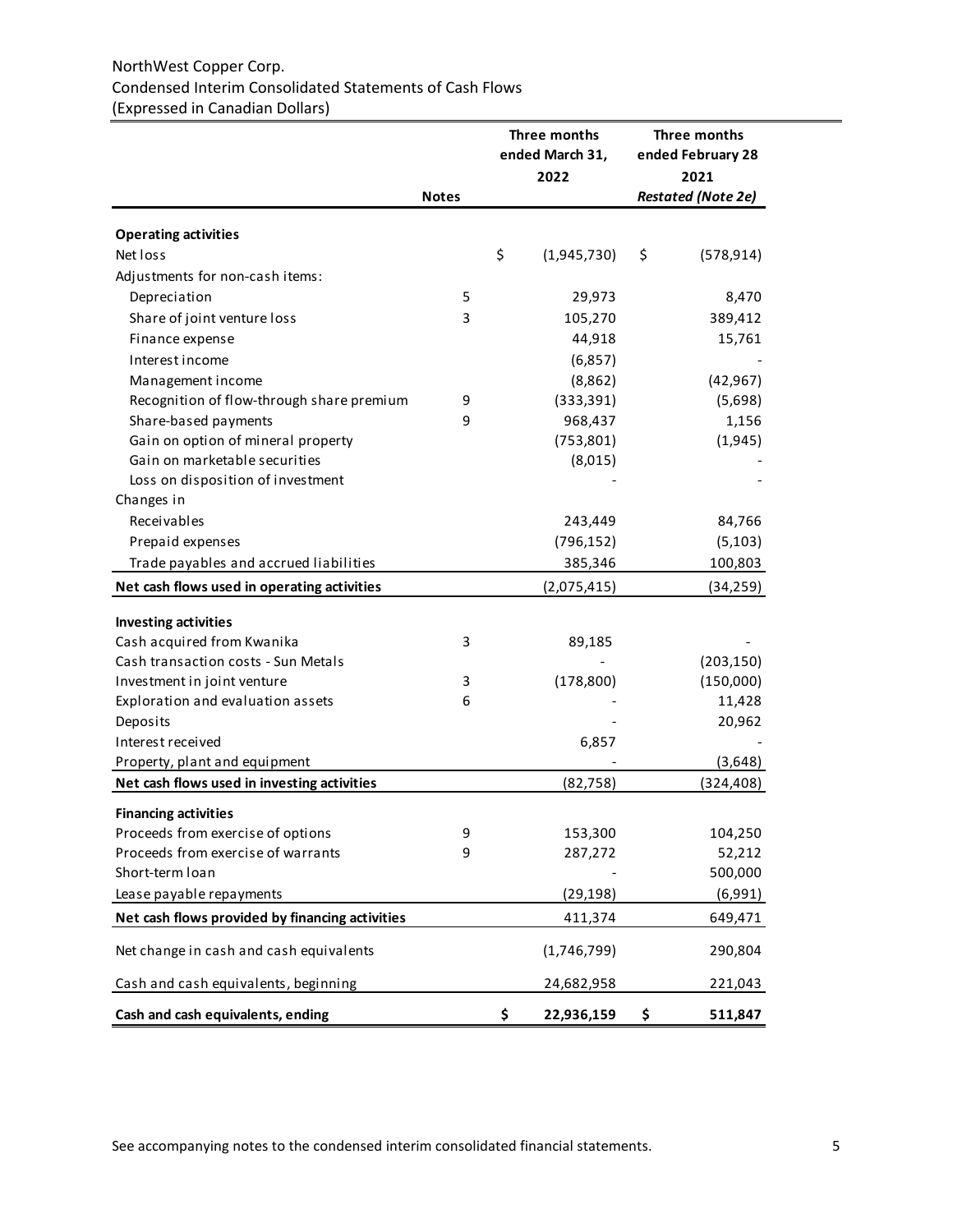#### **1. Nature of operations and going concern**

NorthWest Copper Corp. (the "Company" or "NorthWest"), formerly Serengeti Resources Inc., was incorporated on March 5, 1973, under the laws of the Province of British Columbia, Canada, and its principal activity is the acquisition and exploration of mineral properties in Canada. On March 5, 2021, the Company changed its name to NorthWest Copper Corp. and commenced trading on the TSX-V under the new symbol "NWST".

The head office and principal address of the Company is 1055 West Hastings Street, Suite 1900, Vancouver, British Columbia, Canada, V6C 2E9. The Company's registered and records office address is #2200 – 885 West Georgia Street, Vancouver, British Columbia, Canada, V6C 3E8.

On March 5, 2021, the Company consolidated all the issued and outstanding common shares on a two for one basis (the "Consolidation"). The Consolidation reduced the common shares issued and outstanding at March 5, 2021, from 112,153,368 pre-consolidated to 56,076,589 post-consolidated common shares. All share, and per share information, including options and warrants, have been amended retrospectively in these condensed interim consolidated financial statements to reflect the share consolidation.

#### *Going concern*

These condensed interim consolidated financial statements have been prepared on the assumption that the Company will continue as a going concern, meaning it will continue in operation for the foreseeable future and will be able to realize assets and discharge liabilities in the ordinary course of operations. At March 31, 2022, the Company had not achieved profitable operations, had a net loss of \$1,945,730 for the three months ended March 31, 2022 (three months ended February 28, 2021 - \$578,914) and accumulated losses of \$60,752,947 (December 31, 2021 - \$58,807,217) since inception, all of which indicate a material uncertainty that may cast significant doubt about the Company's ability to continue as a going concern. The Company's ability to continue as a going concern is dependent on its ability to raise sufficient funds through equity capital or borrowings to meet its expenditure and obligations. Although the Company has been successful in the past in raising funds to continue operations, there is no assurance it will be able to do so in the future. Failure to obtain additional funding on a timely basis may cause the Company to postpone exploration and/or evaluation plans or substantially reduce its operations.

Since March 2020, the outbreak of the novel strain of coronavirus, specifically identified as "COVID- 19", has resulted in governments worldwide enacting emergency measures to combat the spread of the virus. These measures, which include the implementation of travel bans, quarantine periods and social distancing, have caused material disruption to businesses globally and have resulted in significant volatility in global equity and commodity markets. The duration and ultimate impact of the COVID-19 outbreak is unknown at this time however it could adversely impact the Company's ability to carry out its plans and raise capital. It is not possible to reliably estimate the length and severity of these developments and the impact on the financial results and condition of the Company and its operations in future periods.

# **2. Basis of preparation**

# *(a) Statement of compliance*

The Company prepares their annual financial statements in accordance with International Financial Reporting Standards ("IFRS") as issued by the International Accounting Standards Board ("IASB"). These condensed interim financial statements have been prepared in accordance with International Accounting Standards 34, Interim Financial Reporting ("IAS 34").

These condensed interim consolidated financial statements do not include all of the information required for full IFRS financial statements and therefore should be read in conjunction with the Company's most recent consolidated financial statements as at and for the ten-month period ended December 31, 2021.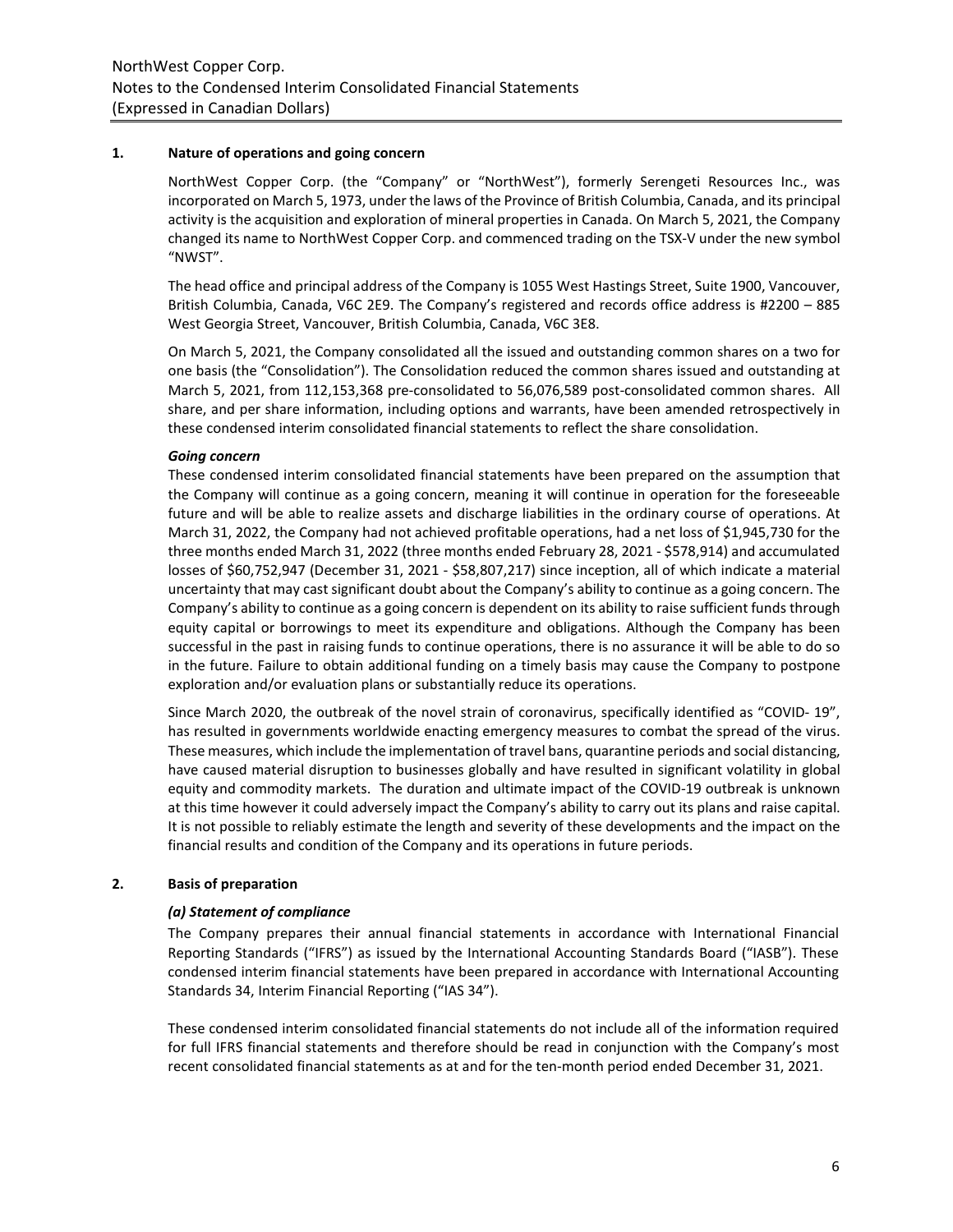#### **2. Basis of preparation** (cont'd)

These condensed interim consolidated financial statements have been prepared using accounting policies consistent with those used in the Company's most recent consolidated audited financial statements as at December 31, 2021.

These consolidated financial statements are presented in Canadian dollars, which is the functional currency of the Company and its subsidiaries.

# *(b) Change in Year End*

During the ten months ended December 31, 2021, the Company changed its fiscal year end to December 31, from February 28. The Company's interim period is the three months ended March 31, 2022, and the interim comparative period is the three months ended February 28, 2021.

#### *(c) Consolidation*

The consolidated financial statements include the accounts of the Company and its Canadian controlled entities. All intercompany transactions, balances and unrealized gains and losses are eliminated on consolidation. Subsidiaries are all entities over which the Company has control. NorthWest controls an entity when the Company is exposed to, or has rights to, variable returns from its involvement with the entity and has the ability to affect those returns through its power over the entity. Subsidiaries are fully consolidated from the date on which control is transferred to the Company. They are deconsolidated from the date that control ceases. Details of controlled entities are as follows:

|                                 |                                     | Percentage owned  |                      |
|---------------------------------|-------------------------------------|-------------------|----------------------|
|                                 | <b>Province of</b><br>incorporation | March 31,<br>2022 | December 31,<br>2021 |
| Kwanika Copper Corp.*           | <b>British Columbia</b>             | 82.61%            | 68.98%               |
| Sun Metals Corp. ("Sun Metals") | British Columbia                    | 100%              | 100%                 |
| Tsayta Resources Corporation**  | British Columbia                    | 100%              | 100%                 |
| 0790202 BC Ltd.***              | <b>British Columbia</b>             | 100%              | 100%                 |

\* At December 31, 2021, Kwanika Copper Corp. was classified as a joint venture. Following the close of the SPA (Note 3) in February 2022, the Company has assessed it has control over the entity.

\*\*Subsidiary of Sun Metals, holds the Stardust, Lorraine, and Okeover projects.

\*\*\*This company is inactive.

#### *(d) Significant accounting judgments, estimates and assumptions*

The preparation of financial statements in conformity with IFRS requires management to make certain estimates, judgments and assumptions that affect the reported amounts of assets and liabilities at the date of the financial statements and the reported revenues and expenses during the year.

Although management uses historical experience and its best knowledge of the amount, events or actions to form the basis for judgments and estimates, actual results may differ from these estimates. Estimates and underlying assumptions are reviewed on an ongoing basis. Revisions to estimates are recognized in the period in which the estimates are revised and in any future periods affected.

In preparing these condensed interim consolidated financial statements, the significant judgements made by management in applying the Company's accounting policies and the key sources of estimation uncertainty were the same as those that applied to, and disclosed in, the audited consolidated financial statements for the period ended December 31, 2021.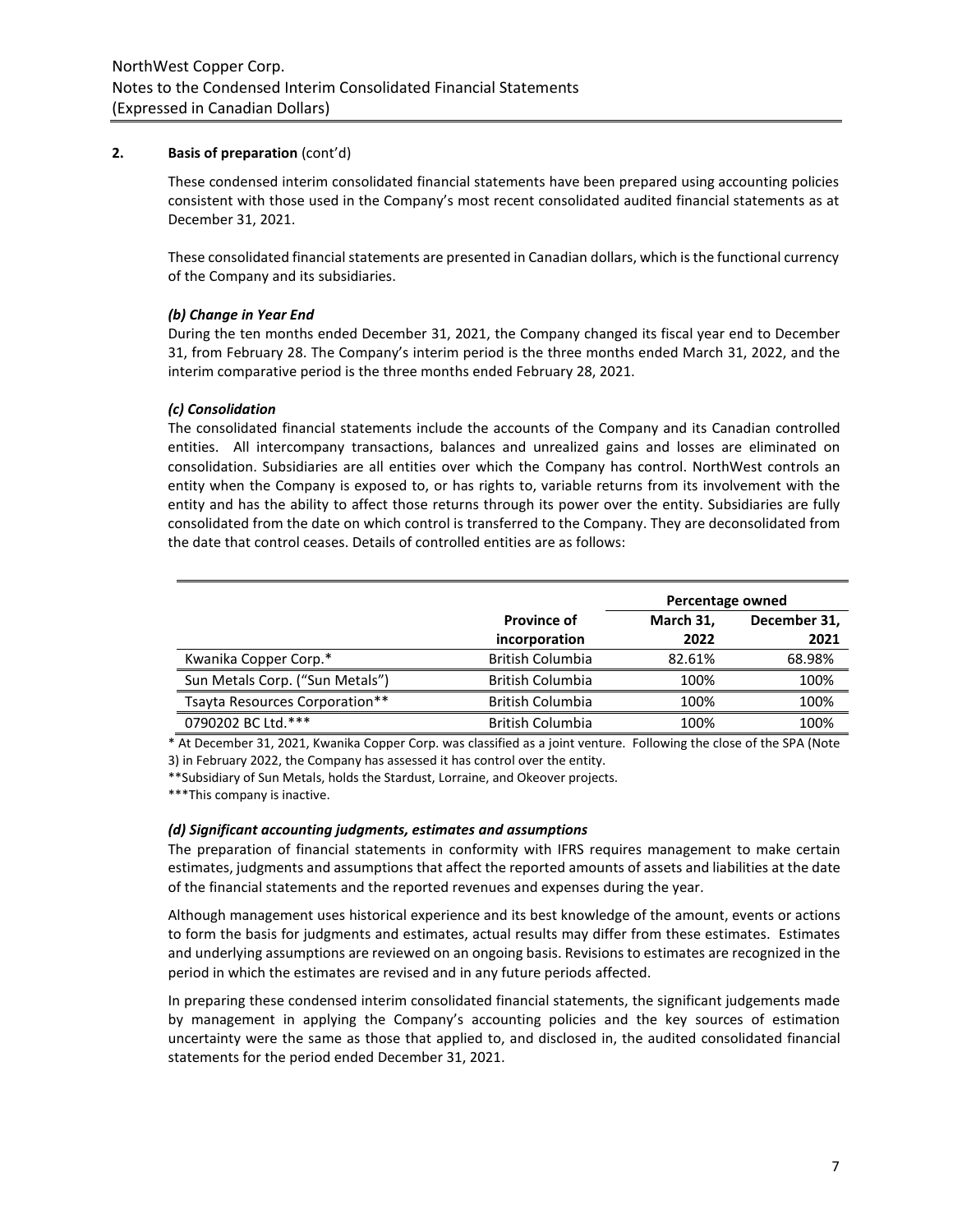## **2. Basis of preparation** (cont'd)

#### *(e) Change in Accounting Policy*

#### **Exploration and Evaluation Expenditures**

As disclosed in the Company's consolidated financial statements as at December 31, 2021, in order to enhance the relevance of the Company's financial to the economic decision-making needs of users and improve comparability with our peers, the Company voluntarily changed its accounting policy with respect to mineral properties and capitalized exploration expenditures, consistent with the guidance provided in IFRS 6 – Exploration and Evaluation of Mineral Resources and IAS 8 – Accounting Policies, Changes in Accounting Estimates and Errors. In prior periods the Company's policy was to capitalize exploration and evaluation expenditures. The Company elected to change this accounting policy to expense exploration expenditures as incurred, effective with the presentation of the December 31, 2021, consolidated financial statements, on a retrospective basis.

The change in accounting policy required full retrospective application and was applied consistently to both the Company's exploration and evaluation assets and the exploration and evaluation assets which were held through the Company's investment in a joint venture.

For the three months ended February 28, 2021, the following adjustments were recorded to the condensed interim consolidated statement of loss and comprehensive loss:

|                                   |                          | <b>Effect of change</b> |              |
|-----------------------------------|--------------------------|-------------------------|--------------|
|                                   | As previously            | of accounting           | As currently |
|                                   | reported                 | policy                  | reported     |
| Exploration and evaluation assets | $\overline{\phantom{a}}$ | (53, 647)               | (53, 647)    |
| Share of joint venture loss       | (29,455)                 | (359,957)               | (389, 412)   |
| Loss and comprehensive loss       | (165, 310)               | (413, 604)              | (578, 914)   |
| Loss per share - basic and        |                          |                         |              |
| diluted                           | (0.00)                   | (0.01)                  | (0.01)       |

For the three months ended February 28, 2021, the following adjustments were recorded to the condensed interim consolidated statement of cash flows:

|                                      | As previously    |   | of accounting | As currently     |
|--------------------------------------|------------------|---|---------------|------------------|
|                                      | reported         |   | policy        | reported         |
| Net Loss                             | \$<br>(165, 310) |   | (413,604)     | (578, 914)<br>S. |
| Share of joint venture loss          | 29,455           |   | 359,957       | 389,412          |
| Net cash flows provided by (used in) |                  |   |               |                  |
| operating activities                 | 19,388           |   | (53, 647)     | (34,259)         |
| Exploration and evaluation assets    | (42, 219)        |   | 53,647        | 11,428           |
| Net cash flows provided by (used in) |                  |   |               |                  |
| investing activities                 | (378,055)        | Ś | 53,647        | (324,408)        |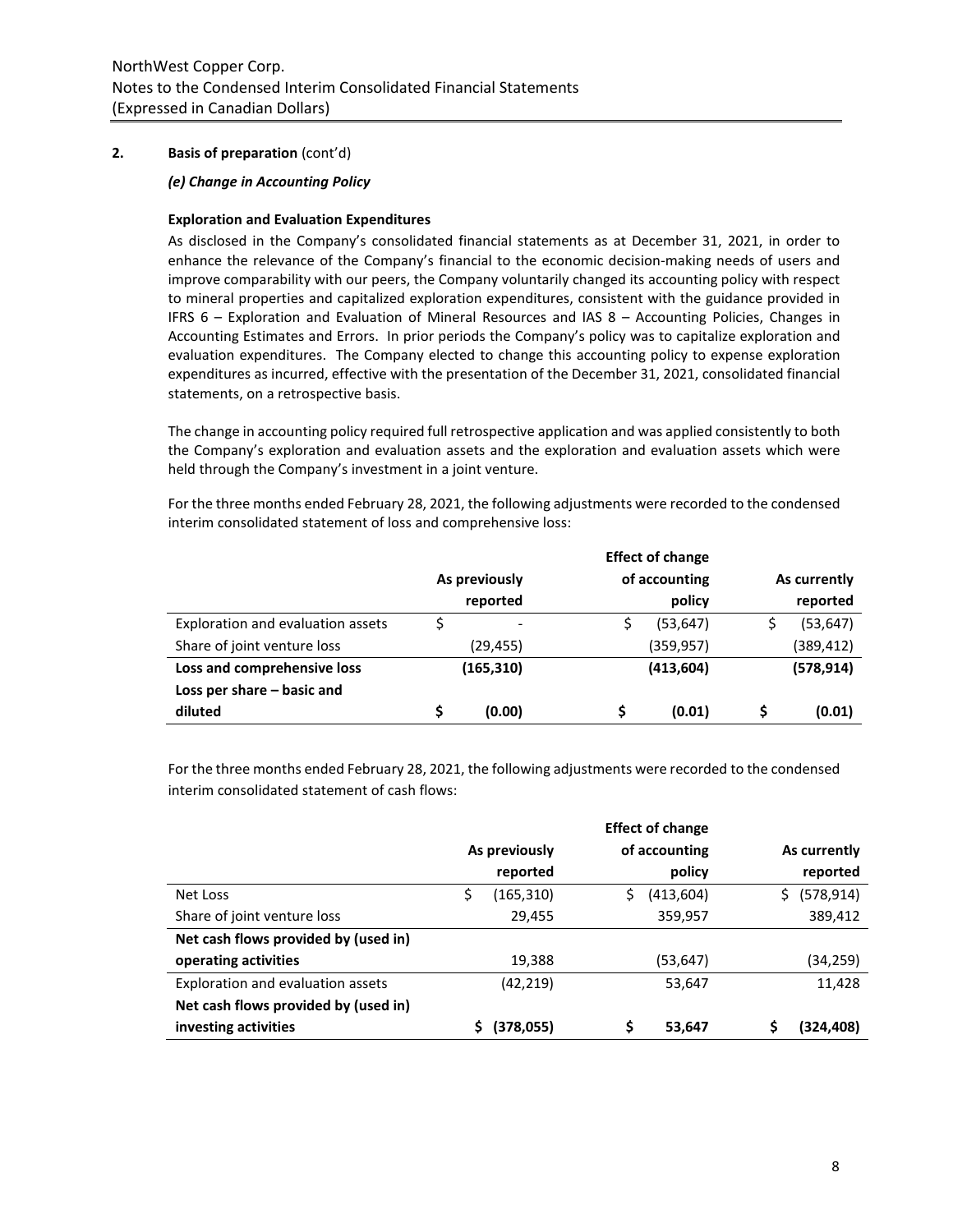## **3. Kwanika Copper Corporation**

On December 29, 2021, the Company entered into a share purchase agreement ("SPA") with POSCO whereby NorthWest will purchase all of POSCO's remaining interest in Kwanika Copper Corporation ("KCC") for total consideration of \$11 million, payable in common shares of NorthWest. KCC's primary asset is the Kwanika Project (Note 6c) and was previously presented as an equity accounted for joint venture.

On February 23, 2022, following receipt of all required approvals, the Company completed the first issuance of shares ("Tranche 1") to POSCO pursuant to the SPA by issuing 5,194,805 common shares with a fair value of \$3,324,675 (and a deemed value of \$4,000,000). As part of the Tranche 1 closing, the shareholder joint venture agreement among the parties has been terminated and any interest or rights of POSCO with respect to the Kwanika Project under the shareholder joint venture agreement, including offtake rights, terminated. All common shares issued under the SPA are subject to a hold period of four months and one day from the date of issuance.

Pursuant to the terms of the SPA, NorthWest is obligated to issue to POSCO a further \$7 million in common shares in two tranches over a period of approximately four months as follows:

| <b>Tranche</b> | Date of Issue            | Value (C\$) | NWST Share Price (C\$) at date of issue |
|----------------|--------------------------|-------------|-----------------------------------------|
| Tranche 2      | April 25, 2022           | \$4,000,000 | Trailing 20-day VWAP at date of issue   |
| Tranche 3      | 120 days after Tranche 1 | \$3,000,000 | Trailing 20-day VWAP at date of issue   |

At March 31, 2022, the Company has recorded a liability for the remaining \$7 million to be paid to POSCO in the form of common shares to be issued. Following the first close of the SPA and the dissolution of the shareholder joint venture agreement, the Company has assessed it has control over KCC and have consolidated from such point, resulting in the Company consolidating KCC's working capital of \$0.1 million and interest in the Kwanika Project of \$16.4 million.

The fair value of the total consideration of \$10.3 million exceeded POSCO's share of the net assets of KCC at the time of the transaction by \$5.7 million and this has been recorded as an addition to the cost of the Kwanika mineral property in the Company consolidated statement of financial position.

During the period January 1, 2022, to February 23, 2022, NorthWest incurred \$178,800 in costs on behalf of KCC. Following approval of the funding request by the KCC board, the amount owing from KCC to NorthWest was settled in common shares of KCC. During the same period, KCC's net loss was \$146,075, of which \$145,574 was exploration and evaluation expenditures (three months ended February 28, 2021 - \$537,658 and \$576,961, respectively) . NorthWest Copper has recorded \$105,270 as a joint venture loss for the three months ended March 31, 2022, being 72.07% of KCC's loss prior to consolidation (three months ended February 28, 2021 - \$359,957, 66.95%).

Changes in the investment in joint venture for the three months ended March 31, 2022, and period ended December 31, 2021, are as follows: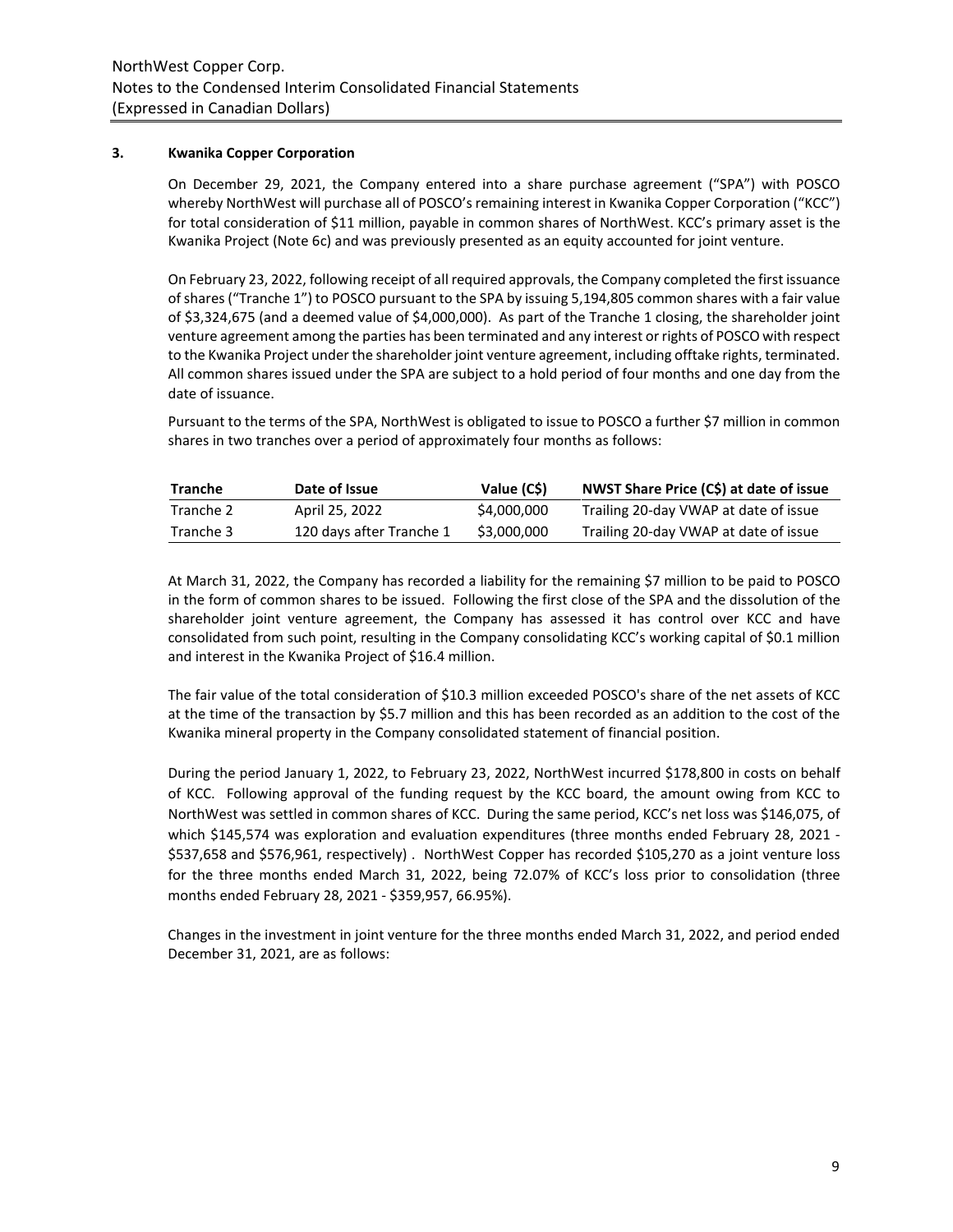# **3. Kwanika Copper Corporation** (cont'd)

| Balance February 28, 2021 Restated (Note 2e)                                                      | \$<br>10,714,450 |
|---------------------------------------------------------------------------------------------------|------------------|
| Additional investment in joint venture                                                            | 1,669,100        |
| Costs incurred on behalf of KCC                                                                   | 2,668,298        |
| Share of joint venture loss from March 1, 2021 to December 31, 2021                               | (3, 185, 527)    |
| 68.98% of management fee income earned from joint venture from March 1, 2021 to December 31, 2021 | (217,961)        |
| Balance December 31, 2021                                                                         | 11,648,360       |
| Additional investment in joint venture                                                            | 343,100          |
| Share of joint venture loss from Jan 1, 2022 to February 23, 2022                                 | (105, 270)       |
| Elimination on consolidation                                                                      | (11,886,190)     |
| Balance March 31, 2022                                                                            |                  |

# **4. Receivables**

|                                               | March 31, | December 31, |
|-----------------------------------------------|-----------|--------------|
|                                               | 2022      | 2021         |
| Exploration costs receivable from Fjordland   | 48.836    | 48,836       |
| <b>BC METC receivable</b>                     | 87,995    | 87,995       |
| Goods and services tax receivable             | 116,251   | 382,914      |
| Consideration receivable from Alpha (Note 6c) | 500,000   |              |
| Other receivables                             | 116,869   | 242,522      |
|                                               | 869,951   | 762.267      |

# **5. Property, plant and equipment**

|                           |    |                      | <b>Furniture and</b> |    |         |
|---------------------------|----|----------------------|----------------------|----|---------|
|                           |    | <b>Leased Office</b> | Equipment            |    | Total   |
| Cost                      |    |                      |                      |    |         |
| Balance December 31, 2021 |    |                      |                      |    |         |
| and March 31, 2022        | \$ | 223.437              | \$<br>74.423         | \$ | 297,860 |
| Accumulated depreciation  |    |                      |                      |    |         |
| Balance December 31, 2021 |    | 35,749               | 38,429               |    | 74,178  |
| Additions                 |    | 26,812               | 3,161                |    | 29,973  |
| Balance March 31, 2022    | \$ | 62,561               | \$<br>41.590         | \$ | 104.151 |
| Net book value            |    |                      |                      |    |         |
| Balance December 31, 2021 |    | 187,688              | \$<br>35,994         | \$ | 223,682 |
| Balance March 31, 2022    | ς  | 160,876              | \$<br>32,833         | Ś  | 193,709 |

For the three months ended March 31, 2022, depreciation of \$1,395 (three months ended February 28, 2021 - \$nil) has been included in exploration and evaluation expenditures in the consolidated statements of loss.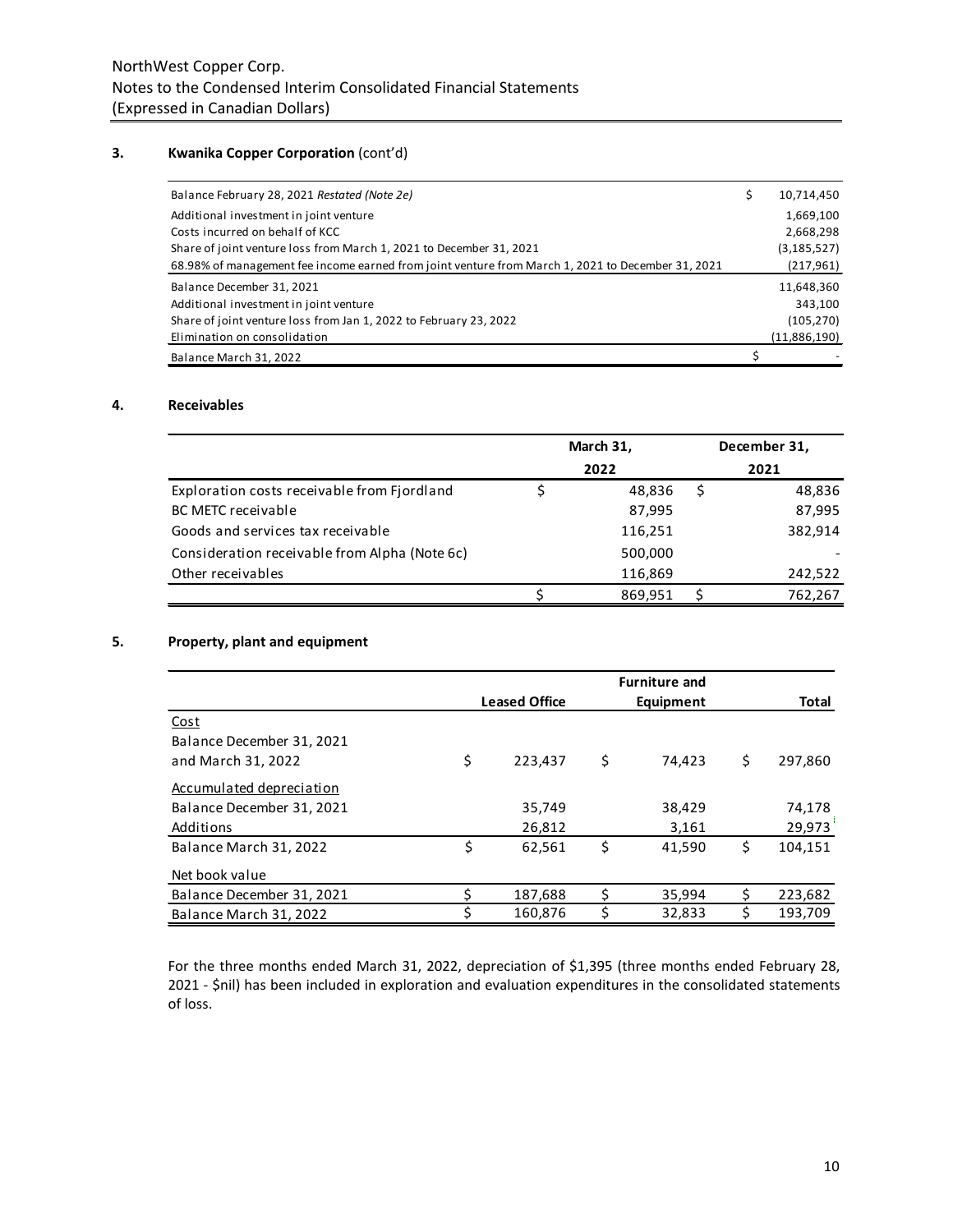# **6. Exploration and evaluation assets and expenditures**

# a) *Acquisition Costs*

Details of the Company's acquisition costs related to its projects are as follows:

|                                 | Milligan |           |          |            |              |             |           |            |
|---------------------------------|----------|-----------|----------|------------|--------------|-------------|-----------|------------|
|                                 | West     | Top Cat   | East Niv | Kwanika    | Stardust     | Lorraine    | Other     | Total      |
| Balance - December 31, 2021     | 43.111   | \$174.502 | 76.754   | ۰.         | \$52.635.218 | \$2.652.398 | \$419.298 | 56.001.281 |
| Consolidation on acquisition    |          |           |          |            |              |             |           |            |
| of control (Note 3)             |          |           |          | 22.129.382 |              |             | -         | 22,129,382 |
| <b>Balance - March 31, 2022</b> | 43.111   | 174.502   | 76.754   | 22.129.382 | 52.635.218   | \$2.652.398 | , 419.298 | 78.130.663 |

# b) *Exploration and Evaluation Expenditures*

Details of the Company's exploration and evaluation expenditures, which have been cumulatively expensed in the statements of loss and comprehensive loss from the date of acquisition, are as follows:

|                                 | Milligan  |                          |                 |                      |   |                 |                          |           |           |
|---------------------------------|-----------|--------------------------|-----------------|----------------------|---|-----------------|--------------------------|-----------|-----------|
|                                 | West      | <b>Top Cat</b>           | <b>East Niv</b> | Kwanika <sup>1</sup> |   | <b>Stardust</b> | Lorraine                 | Other     | Total     |
| Balance - December 31, 2021     | \$581,447 | \$437,130                | \$3,899,352     | $\sim$               | Ś | 942,813         | \$1,743,503              | \$824,864 | 8,429,108 |
| Costs incurred during period:   |           |                          |                 |                      |   |                 |                          |           |           |
| Administration                  |           | $\overline{\phantom{a}}$ | 6,346           | 6,346                |   | 8,160           | 6,346                    |           | 27,197    |
| Camp and operations             |           | $\overline{\phantom{a}}$ | 10,145          | 273,490              |   | 23,030          | 13,336                   | 7,361     | 327,363   |
| Drilling and assaying           | 3,173     | $\overline{\phantom{a}}$ | 54.575          | 201,117              |   | 9,681           | 24,385                   | 5,194     | 298,124   |
| Environmental                   |           | $\overline{\phantom{a}}$ | 12,750          | 23,845               |   | 8,750           | 8,750                    |           | 54,095    |
| Geophysics                      |           | $\overline{\phantom{a}}$ | 4.132           | 16.069               |   | 21.257          | 26,090                   |           | 67,547    |
| Resource studies                |           |                          |                 | 78.063               |   | 78,063          |                          |           | 156,126   |
| Salaries                        | 2,550     | 6,951                    | 29,625          | 101,396              |   | 87,852          | 30,835                   | 35,329    | 294,537   |
| Travel and accommodation        | ۰         | $\overline{\phantom{0}}$ | ٠               | 16.876               |   |                 | $\overline{\phantom{a}}$ |           | 16,876    |
| Costs recovered                 |           |                          |                 |                      |   |                 |                          | (88, 620) | (88, 620) |
|                                 | 5,723     | 6,951                    | 117,573         | 717,201              |   | 236.792         | 109.742                  | (40, 737) | 1,153,246 |
| <b>Balance - March 31, 2022</b> | 587.170   | 444.081                  | \$4,016,924     | 717.201              |   | 1,179,605       | \$1,853,245              | 784.128   | 9,582,354 |

<sup>1</sup> Excludes expenditures prior to consolidation on February 23, 2022

|                               | <b>Milligan</b>          |                |                 |           |   |              |
|-------------------------------|--------------------------|----------------|-----------------|-----------|---|--------------|
|                               | West                     | <b>Top Cat</b> | <b>East Niv</b> | Other     |   | <b>Total</b> |
| Balance - November 30, 2020   | \$525.402                | \$373.198      | 336.250         | \$170,040 | S | 1,404,890    |
| Costs incurred during period: |                          |                |                 |           |   |              |
| Administration                | $\overline{\phantom{0}}$ | 2,360          | 2,361           |           |   | 4,721        |
| Camp and operations           |                          | 1,593          | 1,882           | 1,642     |   | 5,117        |
| Consulting                    |                          | 1,987          | 21,766          | 20,056    |   | 43,809       |
|                               |                          | 5.940          | 26,009          | 21,698    |   | 53,647       |
|                               |                          |                |                 |           |   |              |
| Balance - February 28, 2021   | \$525,402                | \$379,138      | 362,259<br>ς    | \$191,738 | Ś | 1,458,537    |

## c) *Exploration projects*

# (i) Stardust Project

The Company owns 100% of the Stardust Project, a carbonate replacement deposit located in northcentral British Columbia.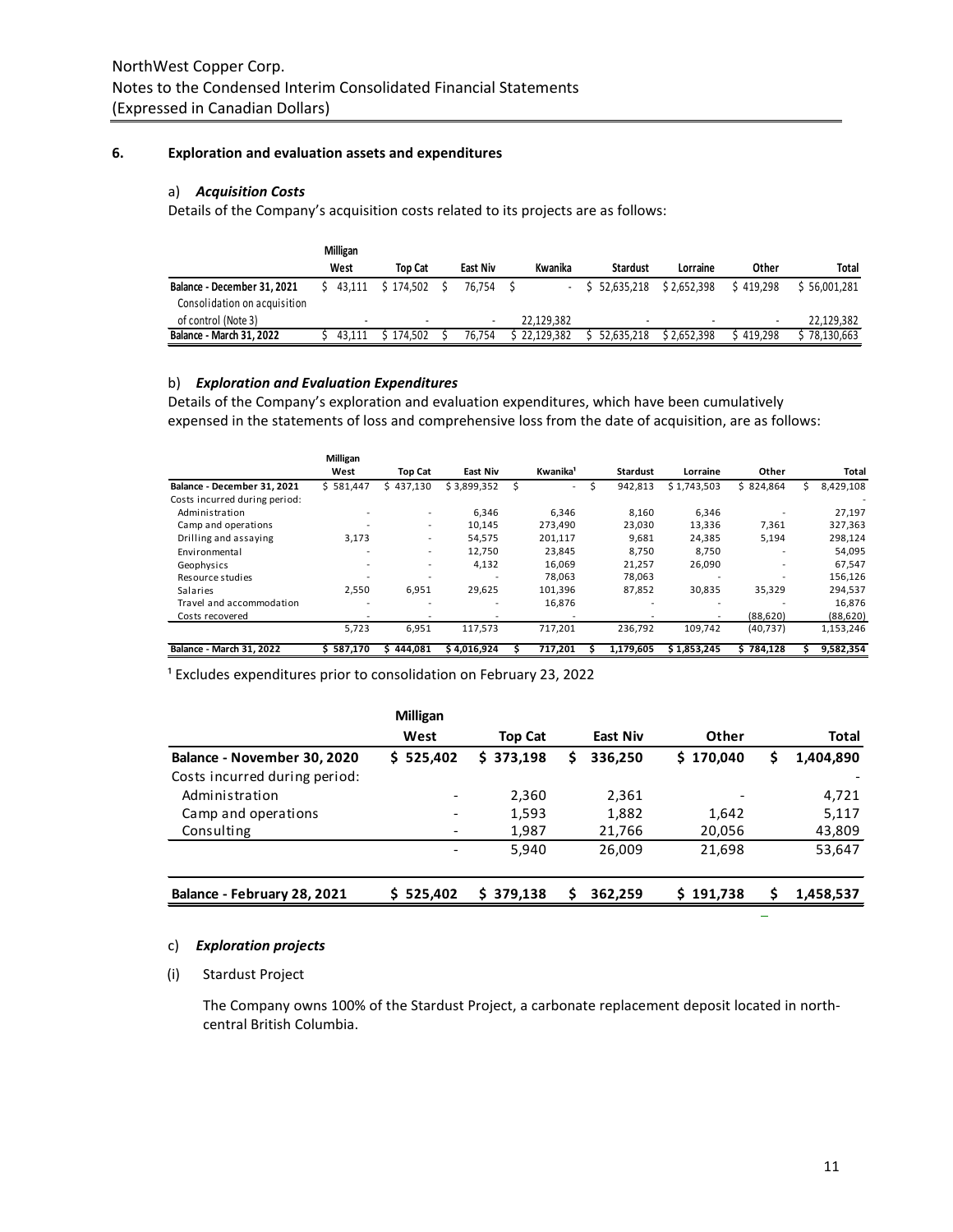## **6. Exploration and evaluation assets and expenditures** (cont'd)

(ii) Kwanika Project

The Kwanika Project is a porphyry deposit located in north-central British Columbia. Pursuant to the SPA (Note 3), the Company is purchasing POSCO's remaining interest in KCC, the company which owns the Kwanika Project.

(iii) East Niv

The Company acquired East Niv, located in British Columbia, by staking in 2018. In 2021, the Company staked an additional 16 claims.

(iv) Lorraine Project

The Lorraine project comprises two contiguous properties in British Columbia, the Lorraine-Jajay and the Tam-Misty properties. The Company owns 100% of the Lorraine-Jajay property, and the Company owns 90% of the adjacent Tam-Misty property, with Commander Resources holding a 10% carried interest. The Tam-Misty property is subject to a 3% NSR royalty, which can be reduced to 1% NSR royalty.

Pursuant to the terms of an agreement between the Company's subsidiary Sun Metals and Teck Resources Limited ("Teck" and the "Teck Agreement" respectively), dated November 26, 2020, Sun Metals acquired Teck's 51% joint venture interest in the Lorraine Project in exchange for \$1,500,000 that was payable in cash or common shares over a two-year period. At the date of acquisition of Sun Metals, \$1,000,000 remained payable in two tranches to Teck. On November 25, 2021, the Company issued 555,672 common shares with a fair value of \$500,000 to Teck to settle one of the two remaining tranches.

The Company is to make the final payment of \$500,000 to Teck, in cash or common shares, on November 25, 2022, and the fair value of the remaining consideration, being \$496,801 (discounted at a rate of 7%), has been included in accounts payable and accrued liabilities at March 31, 2022.

The Company may also make the following contingent milestone payments to Teck in either cash or common shares of the Company:

- \$500,000 upon a Preliminary Economic Assessment;
- \$2,000,000 upon a Feasibility Study; and
- \$5,000,000 upon a construction decision.

Such contingent amounts are not accrued at March 31, 2022, and will be recorded only at such date that meeting the associated milestone is reasonably certain.

Pursuant to the terms of the acquisition, Teck has also retained a 1.0% net smelter return ("NSR") royalty on all claims that are not already burdened by a royalty and a 0.25% NSR royalty on all claims that are subject to existing royalties. Additionally, if the Company sells or options all or a portion of the property to a third party at any time during a 60-month period commencing from the date of the Teck Agreement, the Company will pay to Teck 20% of the sale proceeds, net of exploration expenses incurred on the property by the Company following closing.

(v) Milligan West

The Company owns a 56.3% interest in the Milligan West property, an unincorporated joint venture with Fjordland Exploration Inc., an arm's-length company also listed on the TSX-V. The Company is entitled to act as Operator for so long as its interest is 50% or more.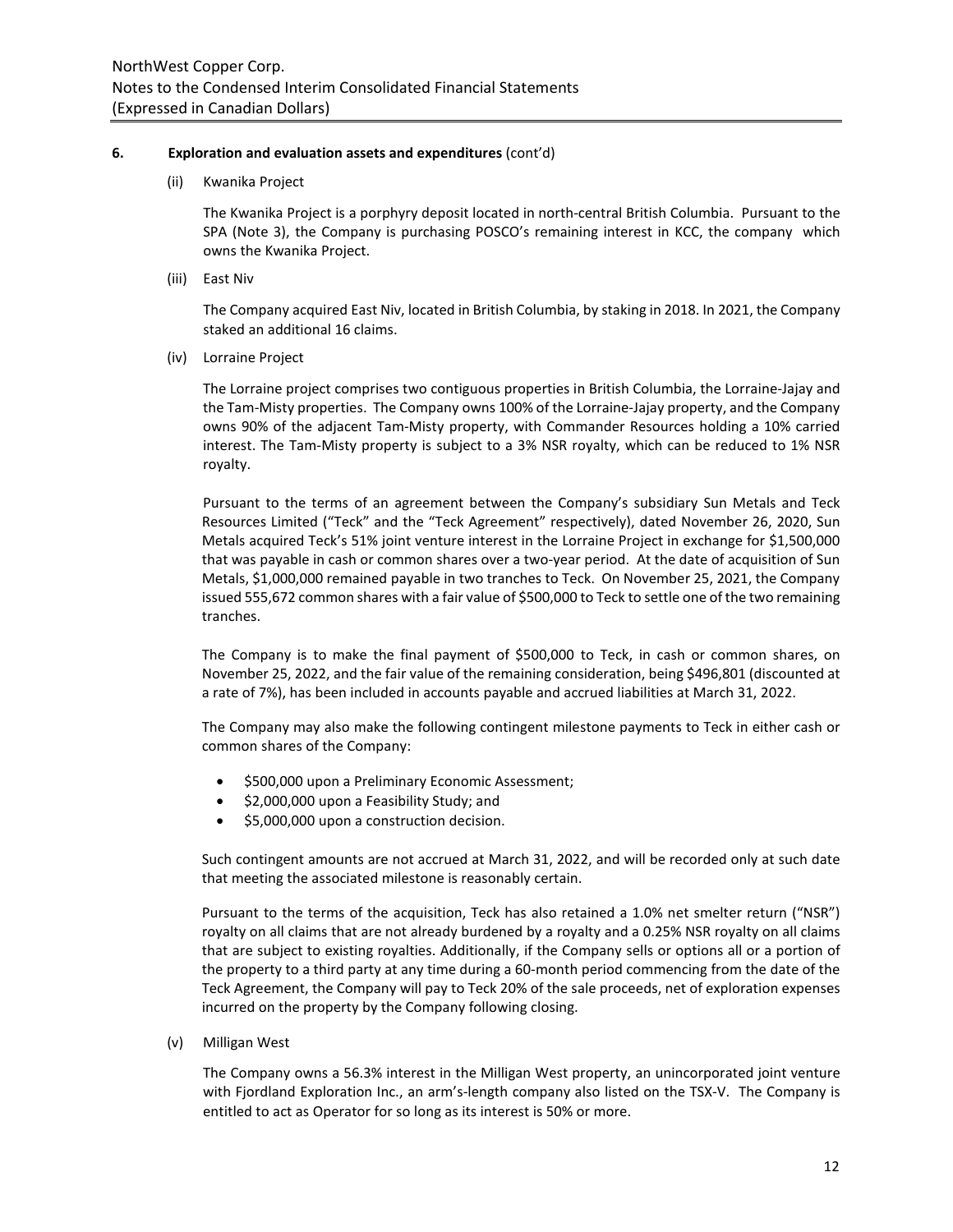## **6. Exploration and evaluation assets and expenditures** (cont'd)

(vi) Top Cat

On July 12, 2019, the Company optioned the Top Cat claims.

The Company may earn a 100% interest by:

- Making staged cash payments totaling \$340,000 over 5 years; \$18,000 of which was paid on signing. On November 7, 2019, the Company issued 41,666 shares at a fair value of \$18,333 in lieu of cash payment pursuant to the option agreement. On July 13, 2020, the Company paid \$22,000, and on July 20, 2021, paid \$25,000;
- Issuing a total of 750,000 common shares in stages over a 5-year period. On August 2, 2019, 50,000 shares with a fair value of \$27,000 were issued upon TSX-V approval of the option agreement. On July 13, 2020, the Company issued 50,000 shares with fair value of \$28,000, and on July 20, 2021, the Company issued 50,000 shares with a fair value of \$35,000;
- Incurring a total of \$1,250,000 in exploration expenditures over a 5-year period with a minimum of \$100,000 to be spent before the first anniversary of the agreement, which expenditure was made;
- Granting the optionors a 3% NSR on the property, subject to the Company's right to purchase a 2% NSR for \$2,000,000 at any time prior to the first anniversary of commercial production.
- (vii) Net Smelter Return Royalties ("NSR's") Thor Marmot and Deer Lake Properties

During the year ended February 28, 2019, the Company acquired NSRs of 0.75% on each of the Thor Marmot and Deer Lake Properties located in the Kemess and Kamloops Mining Districts from Electrum and received a payment of \$10,000 in exchange for Portable Assessment Credits that the Company transferred to Electrum for the maximum allowable five-year period.

(viii) Okeover Property

On March 11, 2022, the Company received 267,159 common shares with a fair value of \$253,801 (and a deemed value of \$250,000) from Alpha Copper Corp. ("Alpha"), a CSE-listed company (the "Alpha Shares"), representing the first payment under a property option agreement dated January 13, 2022, among Eastfield Resources Ltd., Alpha and the Company (the "Option Agreement").

Pursuant to the terms of the Option Agreement, Alpha may acquire a 100% interest in the Okeover property, subject to 2% NSR to be retained by the Company (the "NSR Royalty"), by issuing the following additional common shares and incurring the following expenditures:

- 1. Issuing common shares with a value of \$500,000 on or before March 11, 2023;
- 2. Issuing common shares with a value of \$750,000 on or before March 11, 2024;
- 3. Issuing additional common shares such that NorthWest holds a 10% interest in Alpha on or before March 11, 2025; and
- 4. Incurring staged expenditures of not less than \$5,000,000 on or before March 11, 2025.

The issuance of the next \$500,000 in common shares and the first \$500,000 in expenditures are obligations of Alpha pursuant to the Option Agreement. The Company has recorded a receivable for the next \$500,000 in shares at March 31, 2022. The NSR Royalty will entitle the Company to a 2% royalty on the sale of all ores, doré, concentrates, metals, minerals and mineral by-products that are produced or extracted by or on behalf of Alpha from the Property, which may be bought down by Alpha by one half with a cash payment of \$1,000,000.

As there was no capitalized cost associated with the Okeover property, the value of the Alpha Shares received, and the committed receivable is recorded as a gain on option of mineral property in the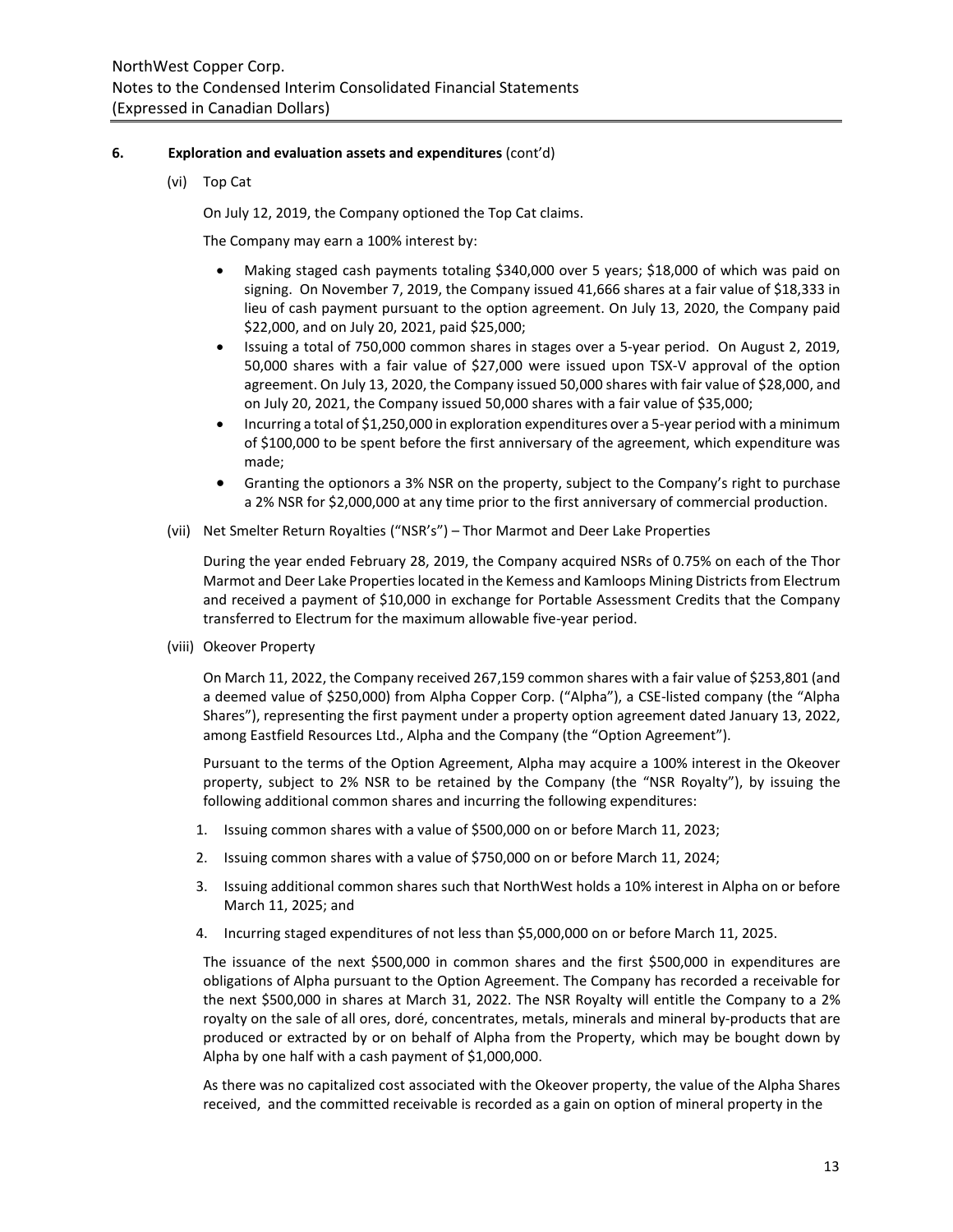# **6. Exploration and evaluation assets and expenditures** (cont'd)

statement of loss. The Alpha Shares are classified as fair value through profit and loss financial instruments and are recorded as a marketable security in the statement of financial position, with gains and losses resulting from the change in fair value recorded in the loss for the period. The fair value of the Alpha Shares at March 31, 2022, was \$261,815, which was determined by reference to their quoted closing market price at the reporting date.

(ix) Other Properties

In addition to the Okeover property discussed above, the Company also holds a 100% interest in several other properties located in British Columbia, including the Arjay, Tchentlo and Croy-Bloom properties.

# **7. Reclamation deposits and closure and reclamation provision**

The Company has posted bonds and investment certificates to provide for certain potential current and future reclamation liabilities as agreed with the Province of British Columbia – Ministry of Energy, Mines and Petroleum Resources. The deposits are considered long-term, regardless of their term, as the funds will remain on deposit until any potential obligation is extinguished.

|                                                  | March 31, |
|--------------------------------------------------|-----------|
|                                                  | 2022      |
| Balance, beginning                               | 250,396   |
| Reclamation deposits acquired from Sun Metals    |           |
| Reclamation deposits on consolidation of Kwanika | 60,500    |
| Balance, ending                                  | 310,896   |
|                                                  |           |

The Company has recorded a provision for closure and reclamation related primarily to its Stardust Project in the amount of \$133,493, being the best estimate of the costs required in relation to disturbances to date. As the Company does not have a set timeline as to when any such reclamation activities will occur it has recognized the full amount of the provision and has not discounted the provision. The Company does not expect to incur any reclamation costs in the next year.

# **8. Leases**

The Company leases assets such as office space. These assets are classified as property, plant and equipment in the statement of financial position.

The Company's previously leased office was amortized on a straight-line basis over the lease term. On January 1, 2021, the Company revised the lease termination date of the office space being leased to May 31, 2021, and the lease asset and lease liability were revalued to reflect changes in the future lease payments. As a result of the revaluations, the Company recorded a reduction of \$25,303 in the lease liability, a reduction of \$23,357 in the lease asset and a gain on disposition of the lease asset of \$1,945 during the three months ended February 28, 2021.

The Company's current lease with respect to its head office premises is paid to Oxygen pursuant to the Oxygen Agreement (Note 10):

|                   | March 31 |  | December 31, |
|-------------------|----------|--|--------------|
|                   | 2022     |  | 2021         |
| Current portion   | 107,511  |  | 105,390      |
| Long term portion | 57,057   |  | 84,744       |
|                   | 164,568  |  | 190,134      |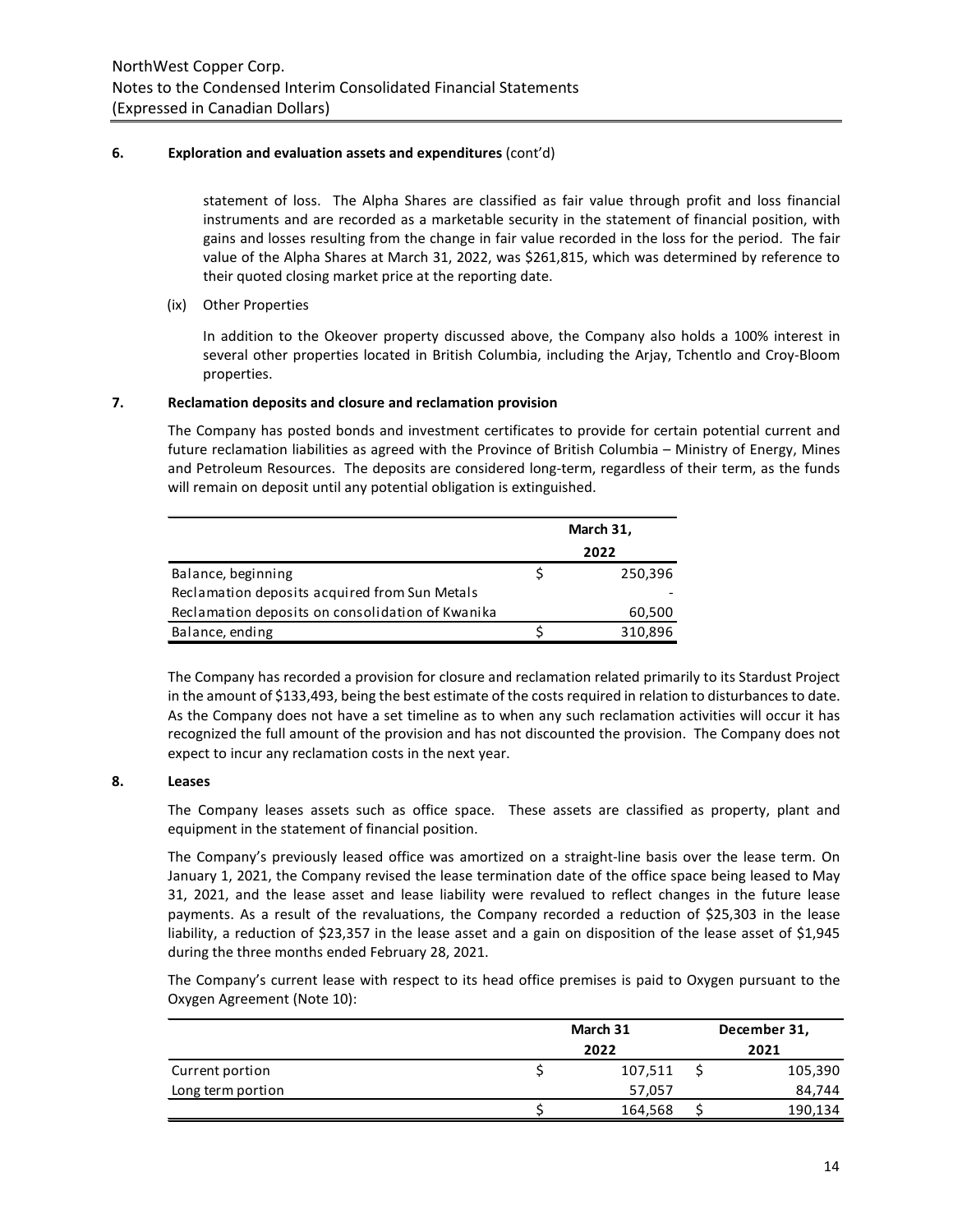# NorthWest Copper Corp. Notes to the Condensed Interim Consolidated Financial Statements (Expressed in Canadian Dollars)

# **8. Leases** (cont'd)

|                          | March 31 |           |  |  |
|--------------------------|----------|-----------|--|--|
|                          |          | 2022      |  |  |
| Balance, beginning       |          | 190,134   |  |  |
| Principal payments       |          | (29, 198) |  |  |
| Recognition of liability |          |           |  |  |
| Finance charge           |          | 3,632     |  |  |
| Balance, ending          |          | 164,568   |  |  |

Minimum lease payments in respect of the above head office lease liability and the effects of discounting are as follows:

|                        | Up to 1 year | $1 - 3$ years | Total     |
|------------------------|--------------|---------------|-----------|
| Minimum lease payments | 116.791      | 58.396        | \$175.187 |
| <b>Finance Charge</b>  | (9,280)      | (1, 339)      | (7,941    |
| <b>Total Payments</b>  | 107.511      | \$ 57.057     | 164,568   |

Total undiscounted lease payments exclude leases that are classified as short-term and leases for low value assets, which are not recognized as lease liabilities. For the three months ended March 31, 2022, the Company recognized \$3,633 in interest expense on lease liabilities (three months ended February 28, 2021 - \$1,914). The Company's lease with respect to its head office premises includes variable payments that do not depend on an index or rate. As such, these payments have been excluded from the lease liability. The Company expensed \$20,744 of variable lease payments for the three months ended March 31, 2022.

### **9. Share capital and reserves**

# *Authorized share capital*

An unlimited number of common shares without par value and 20,000,000 preferred shares.

# *Issued share capital*

# *Three months ended March 31, 2022*

At March 31, 2022, there were 151,581,880 issued and fully paid common shares, and nil preferred shares.

- i) On February 23, 2022, the Company issued 5,194,805 common shares with a fair value of \$3,324,675 pursuant to the SPA with POSCO (Note 3).
- ii) During the three months ended March 31, 2022, 475,000 stock options were exercised for gross proceeds of \$153,300 and 552,446 warrants were exercised for gross proceeds of \$287,272. The weighted average share price on the date the stock options were exercised during the period was \$0.65 and the weighted average share price on the date the warrants were exercised during the period was \$0.70.

# *Three months ended February 28, 2021*

At February 28, 2021, there were 55,901,589 issued and fully paid common shares (Note 1), and nil preferred shares.

i) During the three months ended February 28, 2021, 600,000 stock options were exercised for gross proceeds of \$119,250 and 101,425 warrants were exercised for gross proceeds of \$52,212. The weighted average share price on the date the stock options were exercised during the period was \$0.75 and the weighted average share price on the date the warrants were exercised during the period was \$0.93.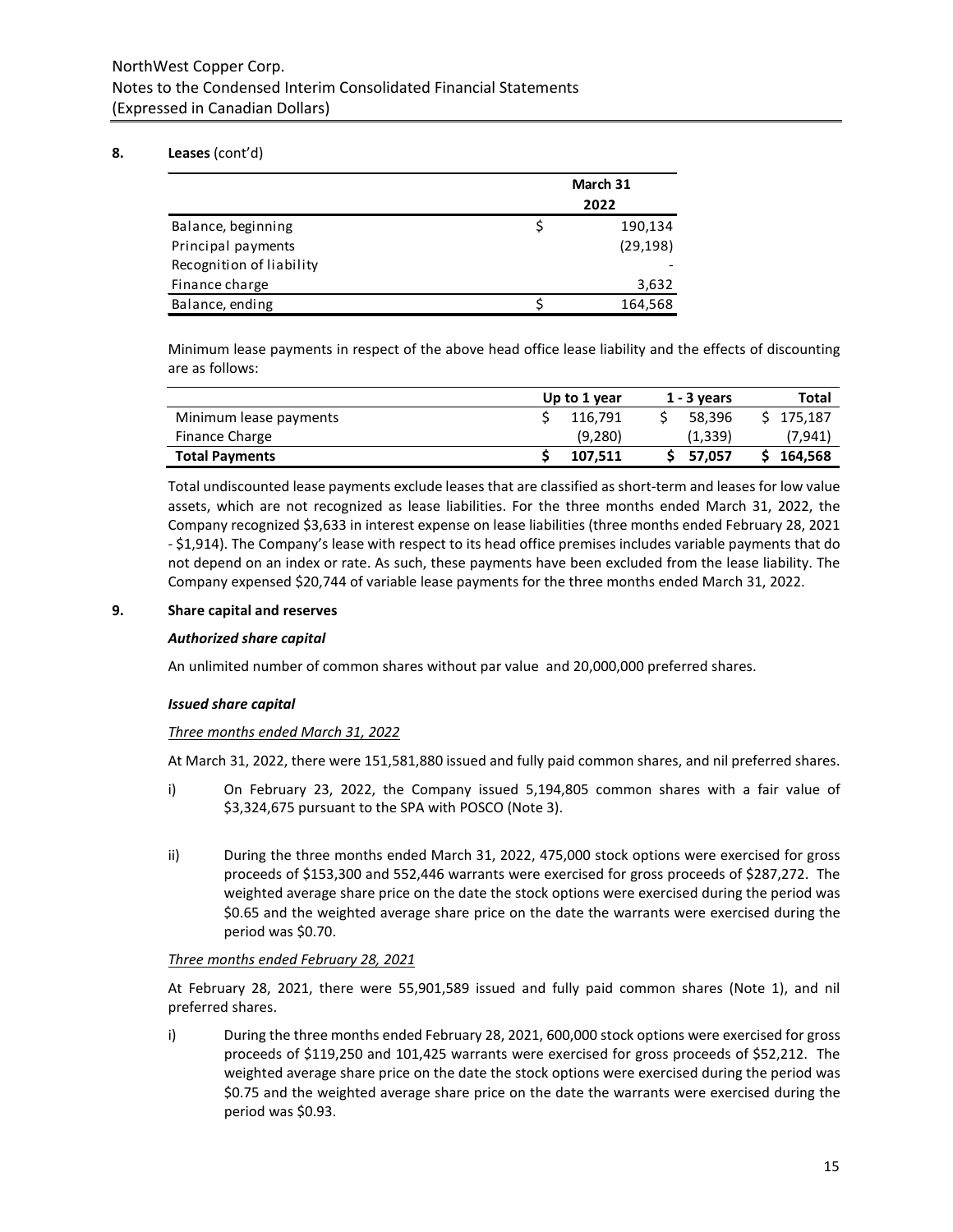# **9. Share capital and reserves** (cont'd)

# *Warrants*

The changes in warrants during the three months ended March 31, 2022, are as follows:

|                                     |            | March 31, 2022 |      |  |  |
|-------------------------------------|------------|----------------|------|--|--|
|                                     | Weighted   |                |      |  |  |
|                                     |            | average        |      |  |  |
|                                     | Number of  | exercise       |      |  |  |
|                                     | warrants   | price          |      |  |  |
| Warrants outstanding, beginning     | 14,802,384 |                | 1.06 |  |  |
| Warrants exercised                  | (552, 446) |                | 0.52 |  |  |
| Warrants expired                    | (14, 594)  |                | 0.52 |  |  |
| <b>Warrants outstanding, ending</b> | 14,235,344 |                | 1.08 |  |  |

Warrants outstanding at March 31, 2022, are as follows:

| <b>Number</b><br>of warrants | <b>Exercise</b><br>price | <b>Expiry</b><br>date |
|------------------------------|--------------------------|-----------------------|
| 757,338                      | \$0.56                   | May 25, 2022          |
| 8,852,625                    | \$0.84                   | December 17, 2022     |
| 4,625,381                    | \$1.63                   | May 2, 2023           |
| 14,235,344                   |                          |                       |

# *Stock options*

The Company has adopted an incentive stock option plan, which provides that the Board of Directors of the Company may from time to time, in its discretion, and in accordance with TSX-V policies, grant to directors, officers, employees and consultants of the Company, non-transferable stock options to purchase common shares. Such options may be exercisable for a period of up to five years from the date of grant. On February 26, 2021, the Company's shareholders approved a 10% rolling plan, which was subsequently adopted by the Board of Directors on March 5, 2021.

The changes in stock options during the three months ended March 31, 2022, are as follows:

|                                | March 31, 2022 |    |          |
|--------------------------------|----------------|----|----------|
|                                |                |    | Weighted |
|                                |                |    | average  |
|                                | Number of      |    | exercise |
|                                | options        |    | price    |
| Options outstanding, beginning | 12,533,540     | \$ | 0.82     |
| Options granted                | 400,000        |    | 0.67     |
| Options exercised              | (475,000)      |    | 0.32     |
| Options expired                | (361, 200)     |    | 1.13     |
| Options forfeited              | (215,000)      |    | 0.88     |
| Options outstanding, ending    | 11,882,340     | S  | 0.83     |
| Options exercisable, ending    | 7,655,673      |    | 0.82     |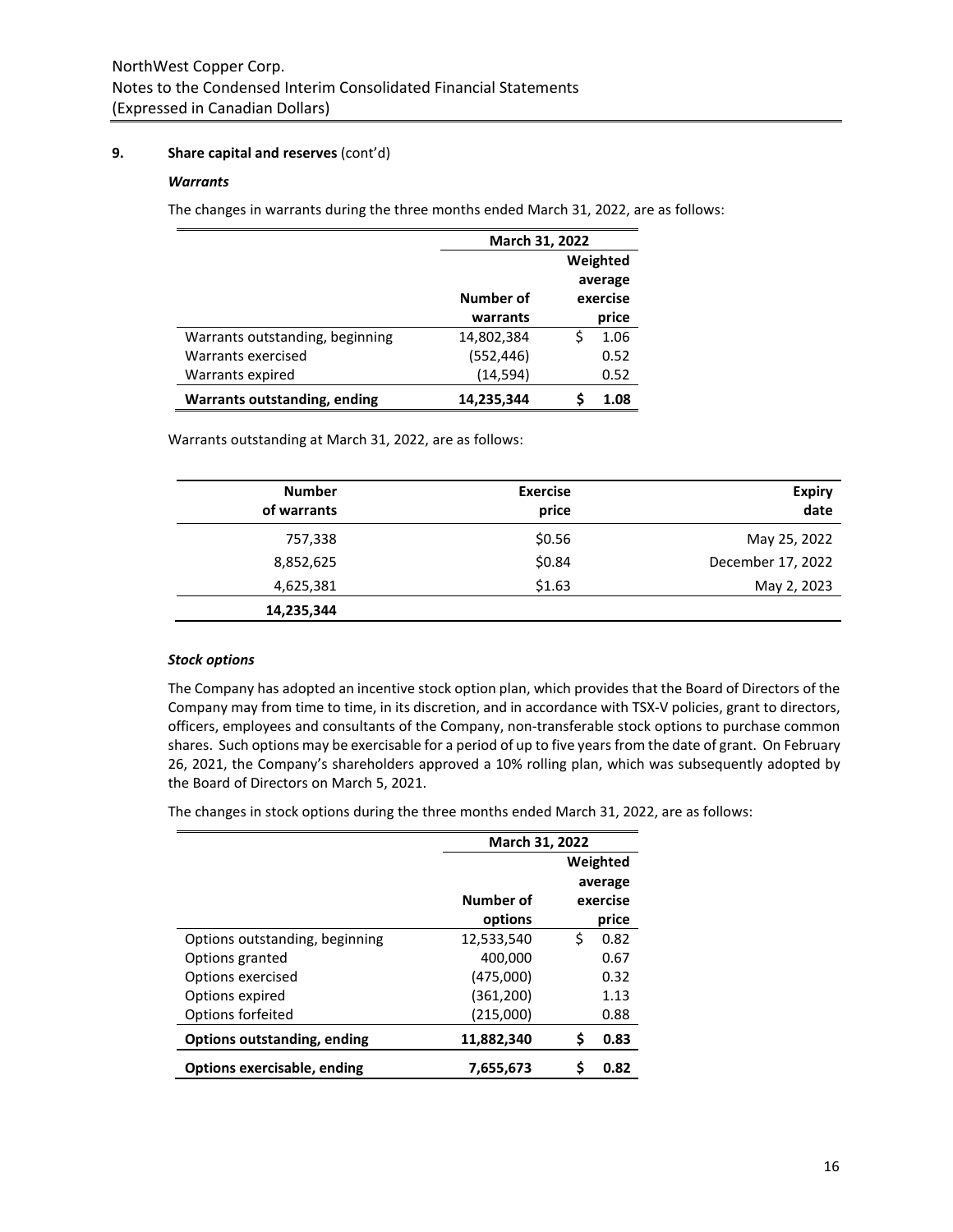# **9. Share capital and reserves** (cont'd)

| Weighted average exercise<br>price | Weighted<br>average<br>contractual<br>life | <b>Number of options</b><br>outstanding | <b>Number of options</b><br>exercisable |
|------------------------------------|--------------------------------------------|-----------------------------------------|-----------------------------------------|
| $$0.30 - $0.60$                    | 1.93 years                                 | 1,504,490                               | 1,504,490                               |
| $$0.61 - $0.90$                    | 4.19 years                                 | 9,292,100                               | 5,065,433                               |
| $$1.17 - $2.14$                    | 1.25 years                                 | 1,085,750                               | 1,085,750                               |
|                                    | 3.63 years                                 | 11,882,340                              | 7,655,673                               |

Details of options outstanding as at March 31, 2022, are as follows:

The fair value of options granted was determined using the Black-Scholes option pricing model. For all grants, the assumed dividend yield and forfeiture rate were nil and nil, respectively. Other weighted average assumptions for the options granted in the three months ended March 31, 2022, were as follows:

| Expected life of options in years         |        |
|-------------------------------------------|--------|
| Annualized volatility <sup>1</sup>        | 85.5%  |
| Risk-free interest rate                   | 2.0%   |
| Weighted average Black-Scholes fair value | \$0.45 |

<sup>1</sup> Volatility was determined using the average historic volatility of the Company's share price over the same period of time as the expected life of the option.

Stock options granted are typically subject to vesting provisions whereby one third vest one year from the grant date, one third vest two years from the grant date, and one third vest three years from the grant date. The following option grant is subject to alternate vesting provisions:

1. The 400,000 options granted on March 14, 2022, were granted to a non-executive director and vested immediately.

The Company recorded share-based payment expense related to stock options for the three months ended March 31, 2022, of \$609,694 (three months ended February 28, 2021 - \$1,156).

# *Deferred Share Units ("DSU")*

The Company has established a deferred share unit plan (the "DSU Plan") whereby the board of directors may, from time to time, grant DSUs to non-employee directors of the Company. The DSUs vest immediately and can be redeemed by the holder for no consideration during the period commencing immediately following a termination of the holders' position as a director and ending on the 90th day following such termination date.

A summary of DSU activity during the period is as follows:

|                                         | Number of<br><b>DSUs</b> |
|-----------------------------------------|--------------------------|
| Outstanding balance – December 31, 2021 |                          |
| and March 31, 2022                      | 1,000,000                |

DSU expense for the three months ended March 31, 2022, was \$nil (three months ended February 28, 2021 - \$nil).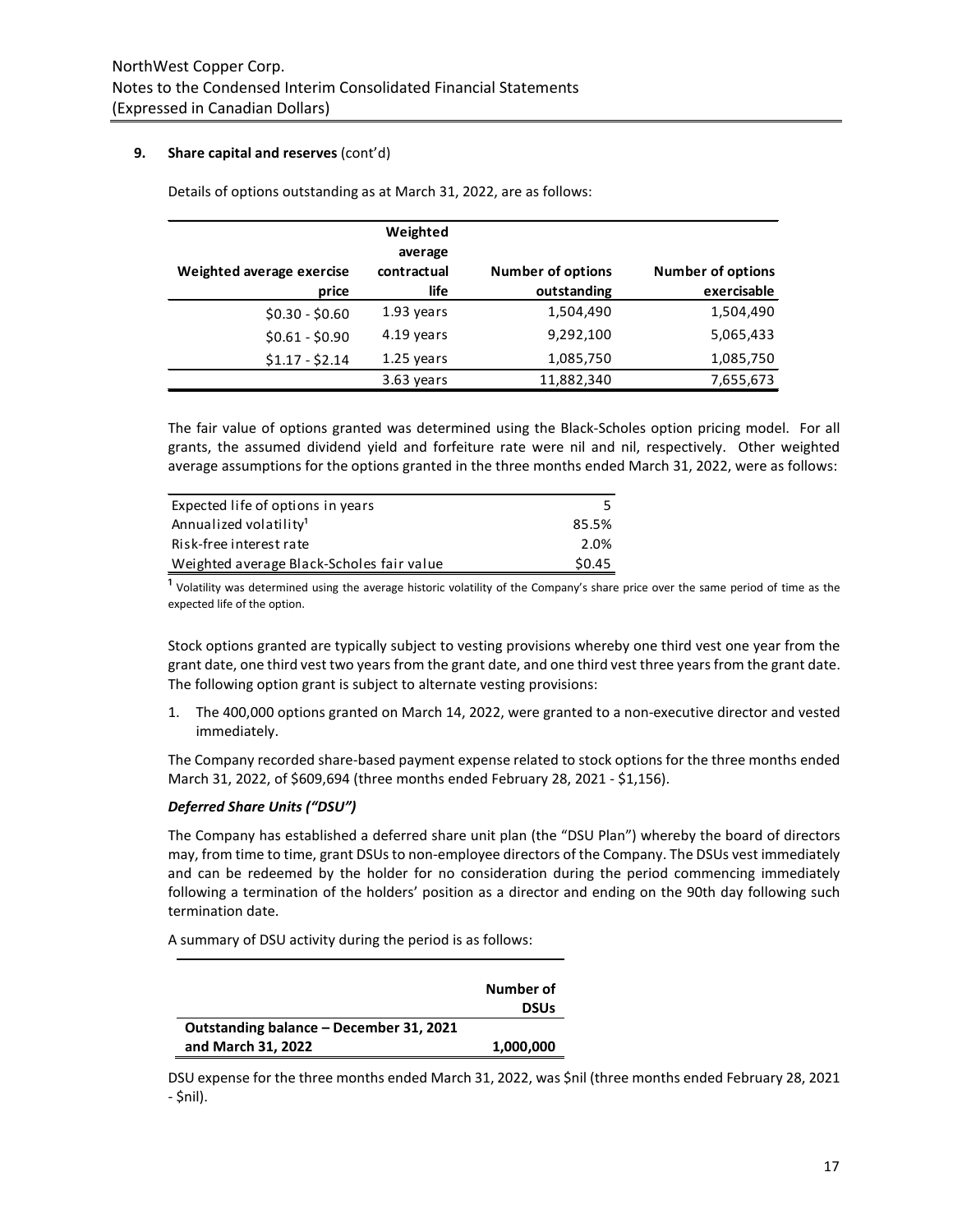# **9. Share capital and reserves** (cont'd)

#### *Restricted Share Units ("RSU")*

The Company has established a restricted share unit plan (the "RSU Plan") whereby the board of directors may, from time to time, grant RSUs to employees, consultants or directors of the Company. The board of directors may determine the time during which the RSUs shall vest and the method of vesting, or that no vesting restriction shall exist.

A summary of RSU activity during the period is as follows:

|                                         | Number of<br><b>RSUs</b> |
|-----------------------------------------|--------------------------|
| Outstanding balance – December 31, 2021 | 3,350,000                |
| Forfeited                               | (75,000)                 |
| Outstanding balance - March 31, 2022    | 3,275,000                |

RSUs granted are typically subject to vesting provisions whereby one third vest one year from the grant date, one third vest two years from the grant date, and one third vest three years from the grant date.

RSU expense for the three months ended March 31, 2022, was \$358,743 (three months ended February 28, 2021 - \$nil).

The current combined maximum number of common shares authorized for issue under the RSU and DSU plans is 5,510,964.

#### *Reserves*

The share-based payment reserve comprises share-based payments and warrant payments. When stock options or warrants are exercised, the corresponding amount is transferred to share capital. When stock options and warrants expire, the corresponding amount remains in share-based payment reserve.

#### *Flow-through premium liability*

For the purposes of calculating any premium related to the issuances of the flow-through shares, the Company compares the market price of its shares to the subscription price of flow-through shares to determine if there was a premium paid on the flow-through shares. As a result, the Company's flow-through liability on issuance of flow-through shares in connection with private placements is as follows:

|                                           | March 31 |            |  |
|-------------------------------------------|----------|------------|--|
|                                           | 2022     |            |  |
| Balance, beginning                        |          | 5,649,804  |  |
| Additions                                 |          |            |  |
| Recognition of flow-through share premium |          | (333, 391) |  |
| Balance, ending                           |          | 5,316,413  |  |

As at March 31, 2022, the Company is committed to incur qualifying Canadian exploration expenditures (as defined by the Income Tax Act (Canada)), on a best-efforts basis, of approximately \$18,450,000 in connection with its December 2, 2021 flow-through offering by December 31, 2022 (February 28, 2021 - \$149,000 by December 31, 2021). If the Company does not spend these funds in compliance with the Government of Canada flow-through regulations, it may be subject to litigation from various counterparties. The Company intends to fulfill its flow-through commitments within the given time constraints.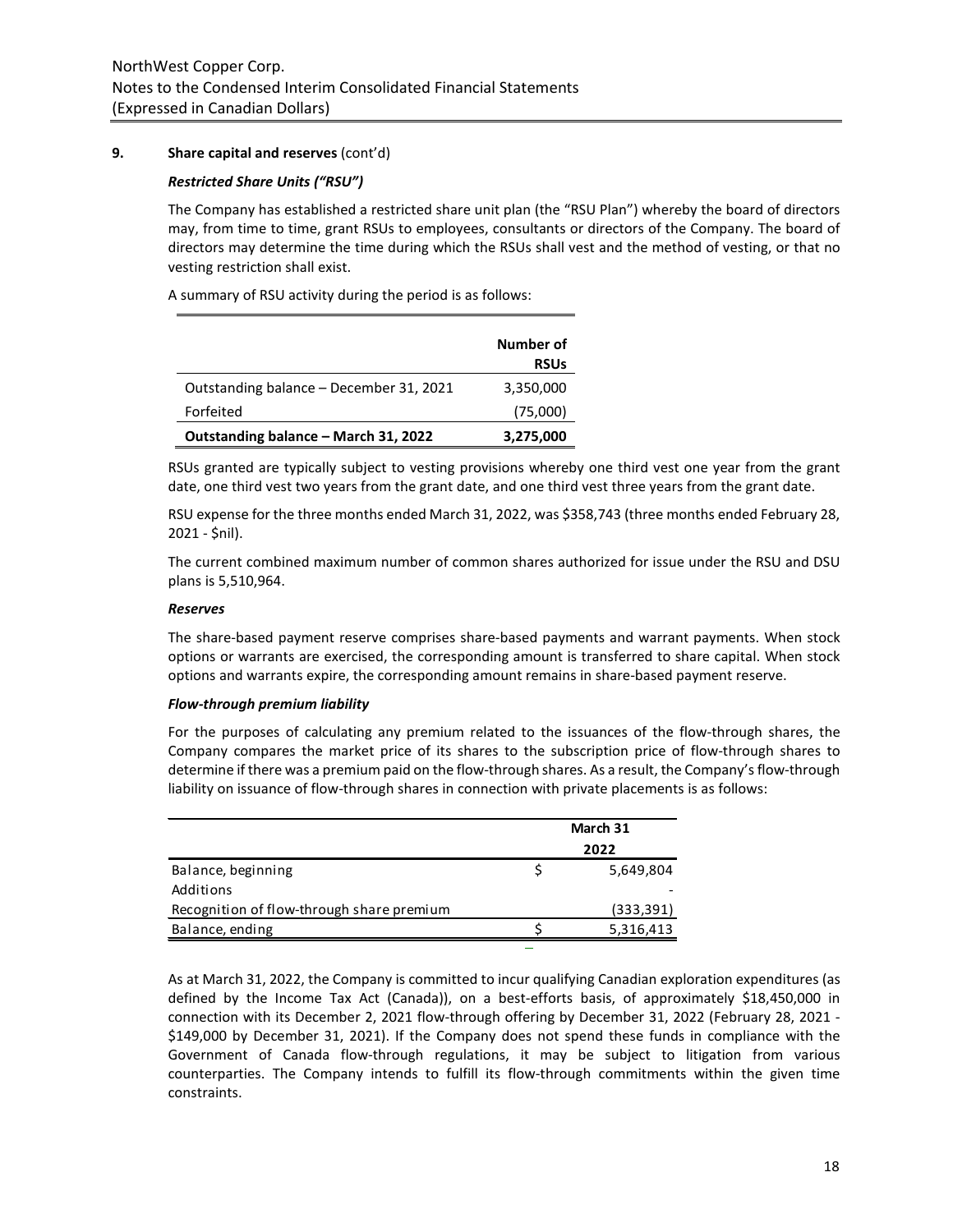#### **10. Related party transactions**

In addition to balances and transactions disclosed in Note 8 to these condensed interim consolidated financial statements, the Company has the following related party balances and transactions as at March 31, 2022 and December 31, 2021, and for the three months ended March 31, 2022 and February 28, 2021.

#### *Related party balances*

Oxygen Capital Corp ("Oxygen") is a private company owned by two directors of the Company and provides technical and administrative services to the Company under a Technical and Administrative Services Agreement dated September 1, 2021 (the "Oxygen Agreement") at cost, including providing some staffing who are seconded to the Company, office facilities and other administrative functions. As at March 31, 2022, Oxygen holds a refundable security deposit of \$112,500 on behalf of the Company (December 31, 2021 - \$112,500) which is recorded as a long-term deposit in the statement of financial position as there is no expectation such deposit will be refunded within the next year.

The Oxygen Agreement may be terminated by either party giving at least 180 days' prior written notice of such termination. Upon termination, by the Company, of the Oxygen Agreement, the Company shall pay to Oxygen an amount equal to the average general and administrative monthly costs incurred under the Agreement for the previous six month period, the Company's share of committed lease costs, any employee termination fees due under the Agreement as a result of the termination as such term is defined under the Agreement, and the Company's share of any contractual obligations entered into on its behalf by Oxygen.

During the three months ended March 31, 2022, a total of \$80,511 was paid or accrued to Oxygen as a reimbursement of costs incurred by Oxygen on behalf of the Company (three months ended February 28, 2021 – \$nil). Such amount includes the reimbursement of lease related expenses disclosed in Note 8. As at March 31, 2022, the Company has a payable amount to Oxygen of \$36,305 (December 31, 2021 – \$27,954). This amount was paid subsequent to March 31, 2022.

#### *Key management personnel compensation – paid or accrued*

Key management includes the members of the Board of Directors, the President and Chief Executive Officer, the Chief Financial Officer, the Vice President, Exploration and the Vice President, Sustainability. The aggregate total compensation paid or payable to key management for services is as follows:

|                                         | <b>Three Months</b><br>ended March 31,<br>2022 |         | <b>Three Months ended</b><br>February 28,<br>2021 |         |
|-----------------------------------------|------------------------------------------------|---------|---------------------------------------------------|---------|
| Salaries and management consulting fees |                                                | 211,250 |                                                   | 121,122 |
| Termination payment - D.Moore           |                                                |         |                                                   | 3,000   |
| Director fees                           |                                                | 77.917  |                                                   | 19,000  |
| Non-cash share-based payments           |                                                | 708,093 |                                                   |         |
|                                         |                                                | 997.260 |                                                   | 143,122 |

# **11. Segmented information**

The Company conducts its business in a single operating segment which is the mineral exploration business in Canada. The Company's exploration and evaluation assets are located in Canada.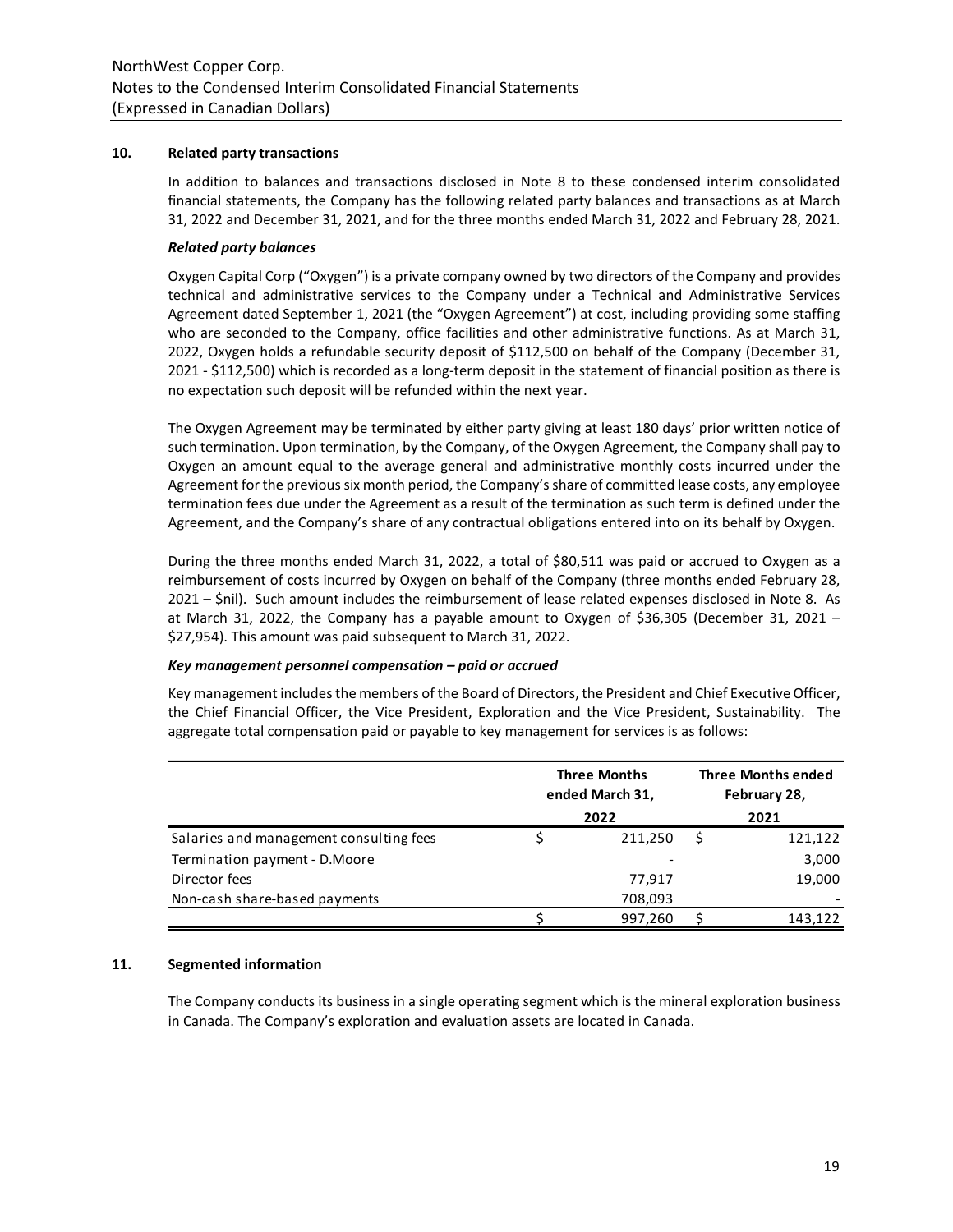#### **12. Financial instruments**

The Company's financial instruments consists of cash, short term investments, marketable securities, receivables, deposits, trade payables and term loan payable, with the carrying amounts presented in the statement of financial position approximating their respective fair values because of their relatively shortterm nature on the instruments.

There are three levels of the fair value hierarchy as follows:

- Level 1: Values based on unadjusted quoted prices in active markets that are accessible at the measurement date for identical unrestricted assets or liabilities.
- Level 2: Values based on quoted prices in markets that are not active or model inputs that are observable either directly or indirectly for substantially the full term of the asset or liability.
- Level 3: Values based on prices or valuation techniques that require inputs that are both unobservable and significant to the overall fair value measurement.

The Alpha Shares (Note 6(c)(viii)) are a financial instrument measured at fair value through profit and loss using Level 1 inputs as Alpha Copper is listed on the CSE market. Other than the impact of the change in Alpha's share price, no factors affecting the fair value of the Alpha Shares in the time from the initial recognition to the period end were identified. Other than the Alpha Shares, the Company does not have any financial instrument assets or liabilities measured and recognized in the statement of financial position at fair value.

The Company is exposed in varying degrees to a variety of financial instrument related risks. The Board of Directors approves and monitors the risk management processes, inclusive of documented investment policies, counterparty limits, and controlling and reporting structures. The type of risk exposure and the way in which such exposure is managed is summarized as follows:

# *Credit risk*

Credit risk is the risk that one party to a financial instrument will fail to discharge an obligation and cause the other party to incur a financial loss. The Company is exposed to credit risk is on its cash, short-term investments, receivables and deposits. The majority of cash and short-term investments is deposited in bank accounts at a major bank in Canada for which there is low credit risk. As most of the Company's cash and cash equivalents are held by one bank there is a concentration of credit risk. This risk is managed by using a major bank that is a high credit quality financial institution as determined by rating agencies.

The Company is also exposed to credit risk with respect to receivables and deposits. To reduce credit risk, the Company regularly reviews the collectability of its amounts receivable and establishes an allowance based on its best estimate of potentially uncollectible amounts. The Company historically has not had difficulty collecting its amounts receivable and has no provision for credit loss recorded at March 31, 2022, or December 31, 2021. The Company's deposits are with the government or financial institutions for reclamation and with a related party for which credit risk is assessed as low.

#### *Liquidity risk*

Liquidity risk is the risk that the Company will not be able to meet its financial obligations as they fall due. The Company has a planning and budgeting process in place to help determine the funds required to support the Company's normal operating requirements on an ongoing basis. The Company aims to have sufficient funds to meet its short-term business requirements, taking into account its anticipated cash flows from its ability to raise equity capital or borrowings sufficient funds and its holdings of cash and cash equivalents. See Note 1 Going Concern.

The Company's cash and short-term investments are liquid and available to meet the Company's ongoing obligations. The contractual maturities of the Company's trade payables and accrued liabilities are less than one year and the contractual maturities of the Company's lease obligations are disclosed in Note 8. The